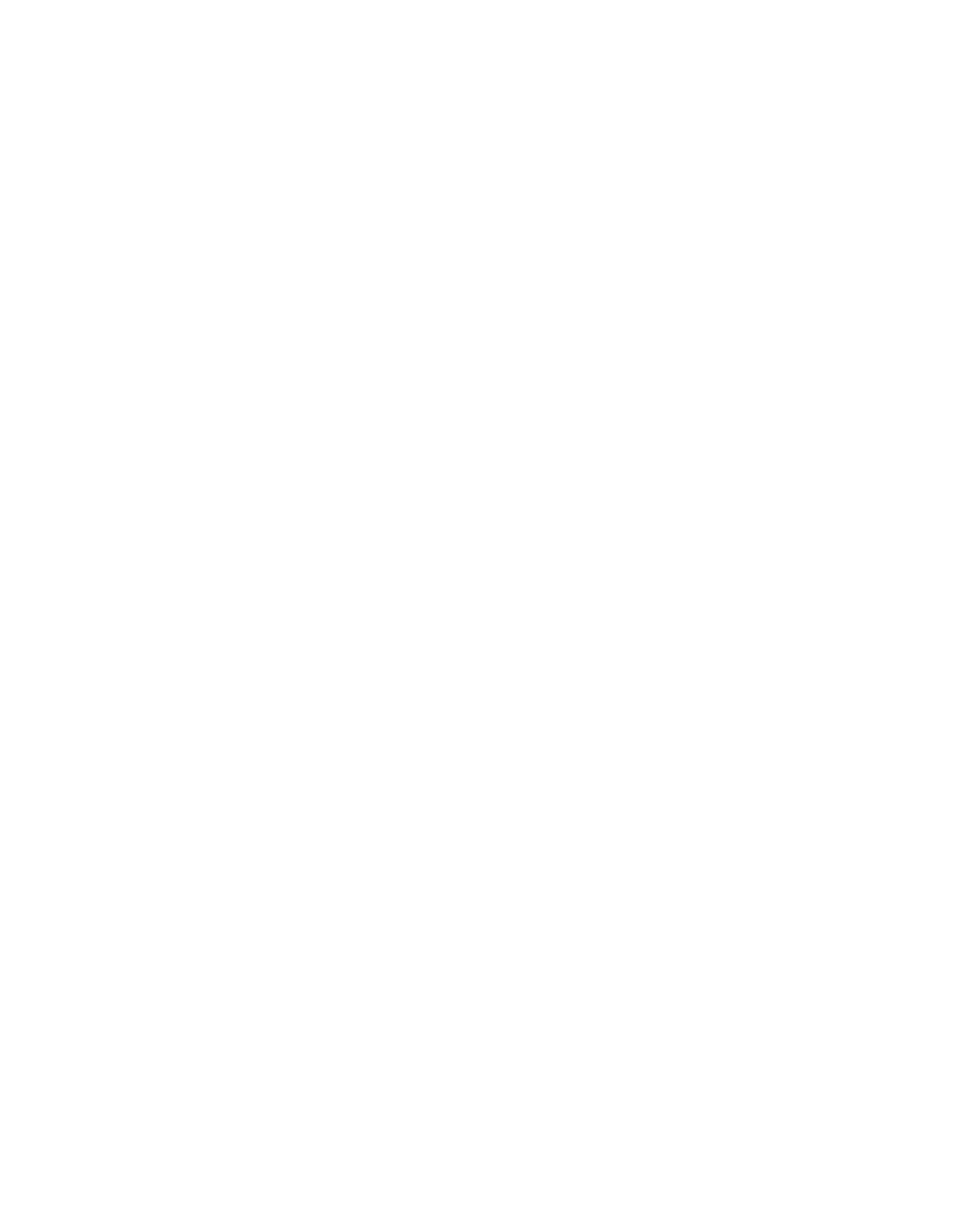## **CONTENTS**

| <b>EXHIBITS</b>                                                                                  |                         |
|--------------------------------------------------------------------------------------------------|-------------------------|
| 1. 2008 Traffic Fatalities by State and Percent Change From 2007                                 | $\overline{\mathbf{3}}$ |
|                                                                                                  | $\overline{4}$          |
| 3. Fatality and Injury Rates per Population and                                                  |                         |
| 4. Vehicles Involved in Crashes by Vehicle Type and                                              |                         |
| 5. Passenger Car Occupant Fatality and Injury Rates                                              |                         |
| 6. Light Truck Occupant Fatality and Injury Rates                                                |                         |
| 7. Large Truck Occupant Fatality and Injury Rates                                                |                         |
| 8. Motorcyclist Fatality and Injury Rates<br>per Vehicle Miles Traveled, 1998-2008 10            |                         |
| 9. Fatalities in School Transportation Related Crashes,                                          |                         |
| 10. Persons Killed, by Highest Driver Blood Alcohol Concentration                                |                         |
| 11. Persons Killed and Percent Alcohol-Impaired Driving<br>During Holiday Periods, 1998-2008  13 |                         |
| 12. Drivers in Fatal Crashes by Blood Alcohol Concentration                                      |                         |
| 13. Pedestrians Killed, 14 Years and Older,<br>by Blood Alcohol Concentration, 1982-2008 15      |                         |
| 14. Persons Killed, by Age and Highest Driver Blood Alcohol                                      |                         |
|                                                                                                  |                         |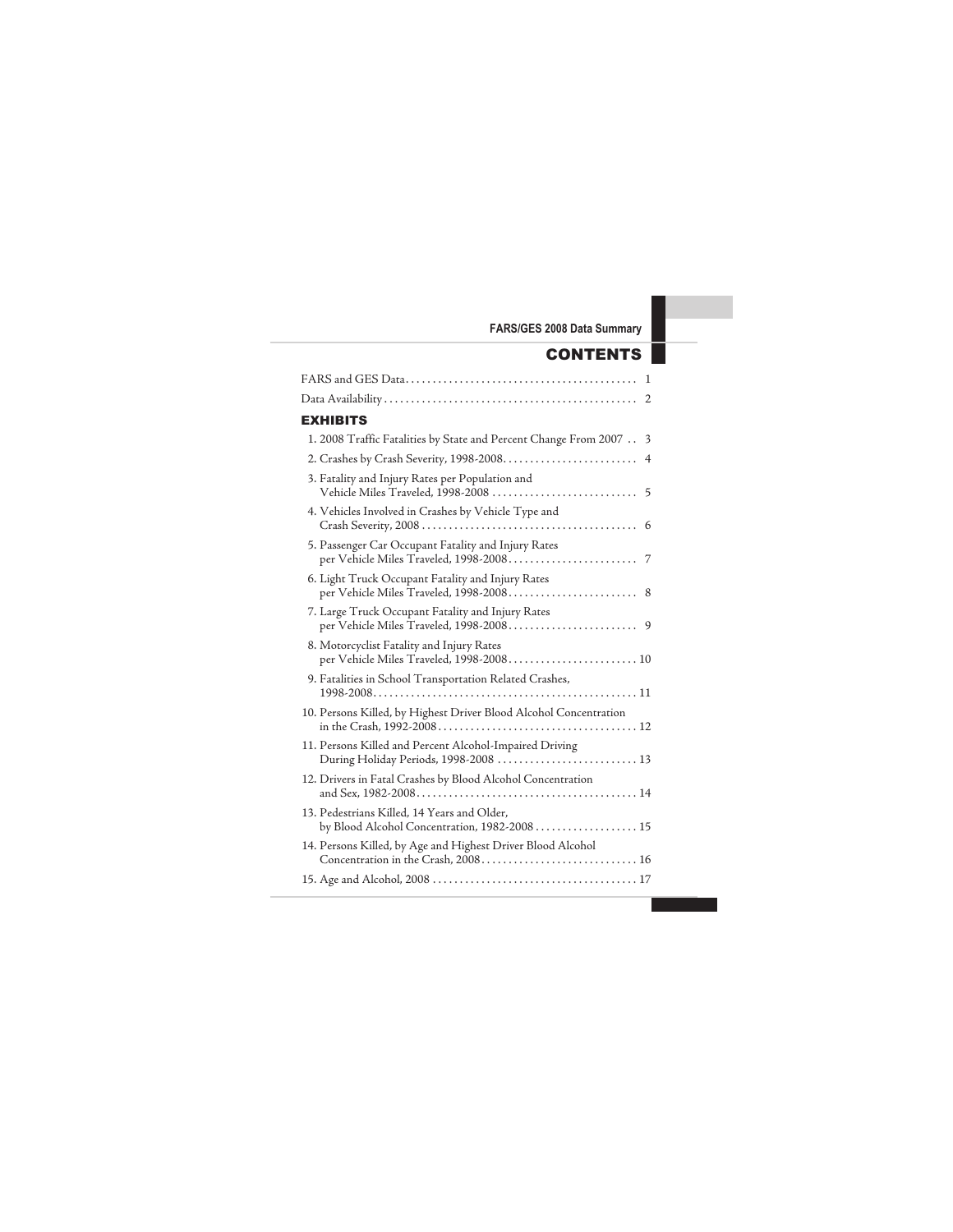### EXHIBITS (continued)

| 16. Persons Killed or Injured, by Person Type                    |
|------------------------------------------------------------------|
| 17. Related Factors for Drivers and Motorcycle Riders            |
| 18. Vehicle Occupants Killed or Injured,                         |
| 19. Percent Rollover Occurrence by Vehicle Type                  |
| 20. Vehicle Occupants Killed or Injured, by Vehicle Type         |
| 21. Occupants Killed or Injured in Two-Vehicle Crashes,          |
| 22. Passenger Car and Light Truck Occupants Killed or Injured,   |
| 23. Persons Killed or Injured in Crashes Involving Large Trucks, |
| 24. Principal Impact Points in Two-Vehicle Fatal Crashes         |
| 25. Speeding Drivers in Fatal Crashes by Age and Sex, 2008 27    |
|                                                                  |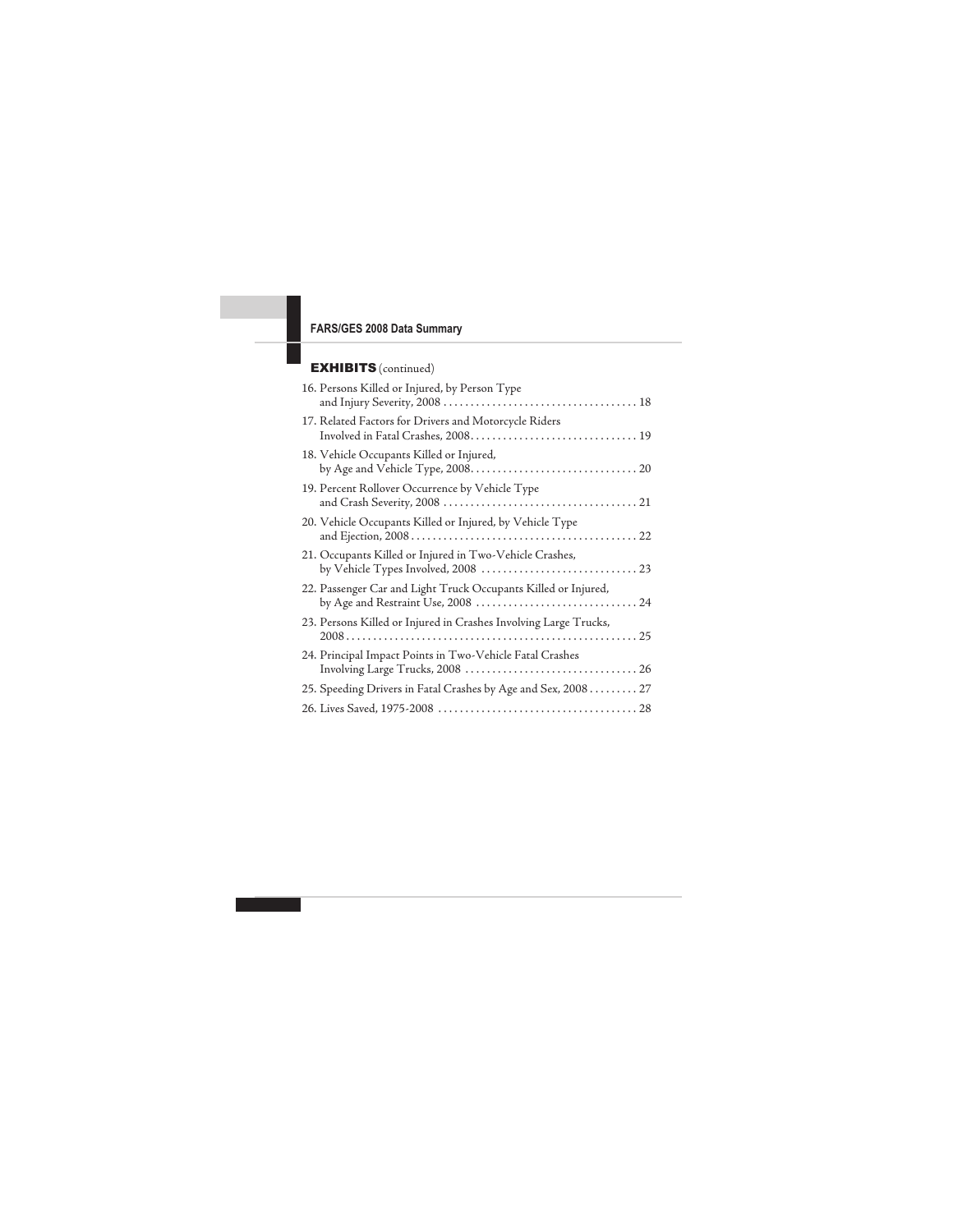### FARS AND GES DATA

FARS, the Fatality Analysis Reporting System that became operational in 1975, contains data on a census of fatal traffic crashes within the 50 States, the District of Columbia, and Puerto Rico. To be included in FARS, a crash must involve a motor vehicle traveling on a trafficway customarily open to the public, and must result in the death of an occupant of a vehicle or a nonoccupant within 30 days of the crash.

The 2008 FARS data file used for the statistics in this report was created in May 2009. The updated final counts for 2007 are reflected in this report. The updated final counts for 2008 will be reflected in the 2009 report.

Data in the General Estimates System (GES) are obtained from a nationally representative probability sample selected from all police-reported crashes. The system began operation in 1988. To be eligible for the GES sample, a police accident report (PAR) must be completed for the crash, and the crash must involve at least one motor vehicle traveling on a trafficway and result in property damage, injury, or death.

The 2008 GES file used for the statistics in this report was completed in May 2009.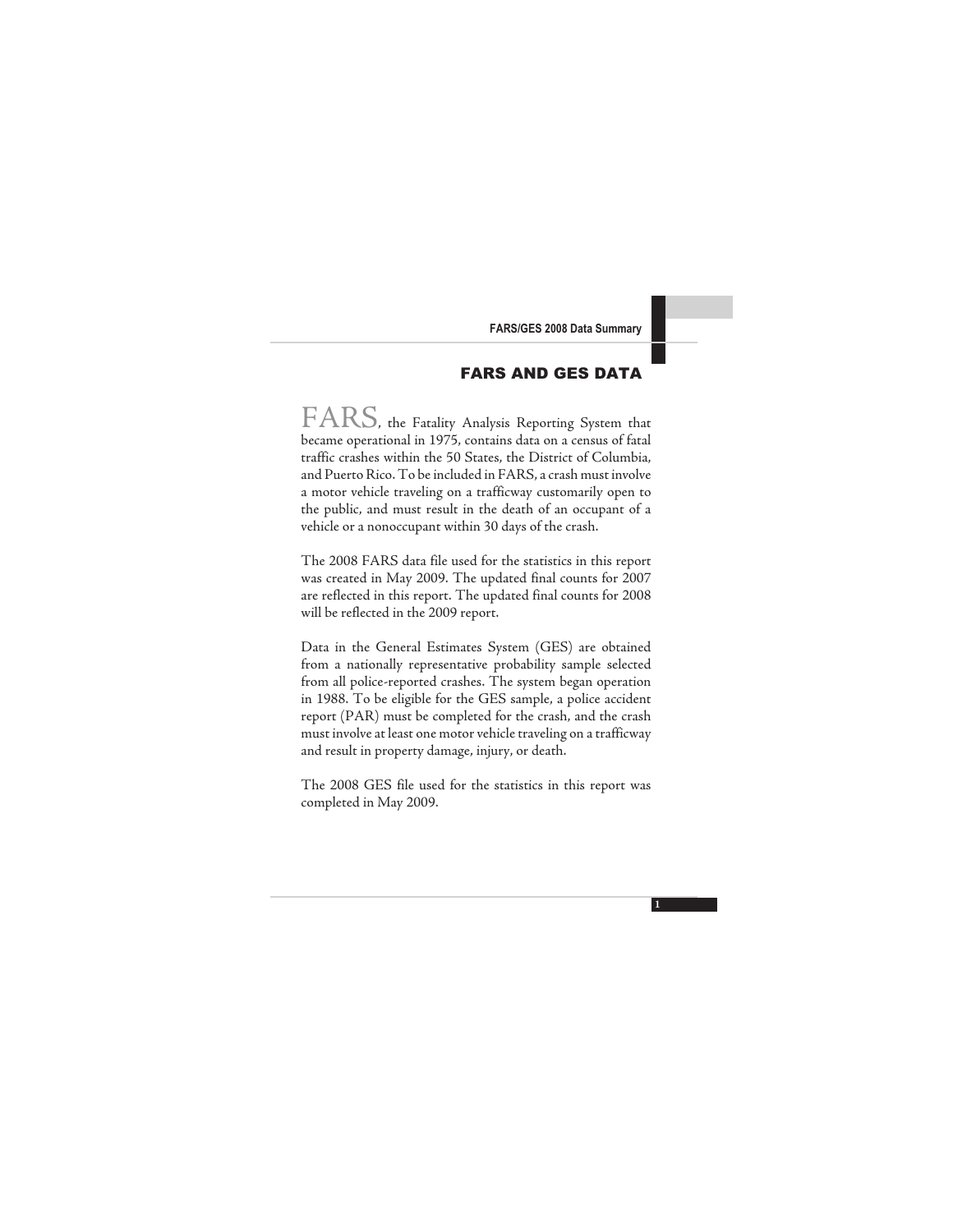### DATA AVAILABILITY

FARS and GES data can be obtained by downloading any of the published files from the Internet at ftp://ftp.nhtsa. dot.gov/FARS or ftp://ftp.nhtsa.dot.gov/GES. The files are available in SAS, sequential ASCII, and (for FARS only, not GES) DBS file formats. FARS data can also be accessed on the Web at www-fars.nhtsa.dot.gov. Requests for more information from FARS or GES or for a copy of the data files should be directed to:

National Highway Traffic Safety Administration National Center for Statistics and Analysis, NVS-424 1200 New Jersey Avenue SE. Washington, DC 20590 202-366-4198 or 800-934-8517, or 202-366-7078 (Fax)

Requests for more information may also be submitted online via NCSA's Customer Automated Tracking System (CATS) at www-nrd.nhtsa.dot.gov/CATS/index.aspx.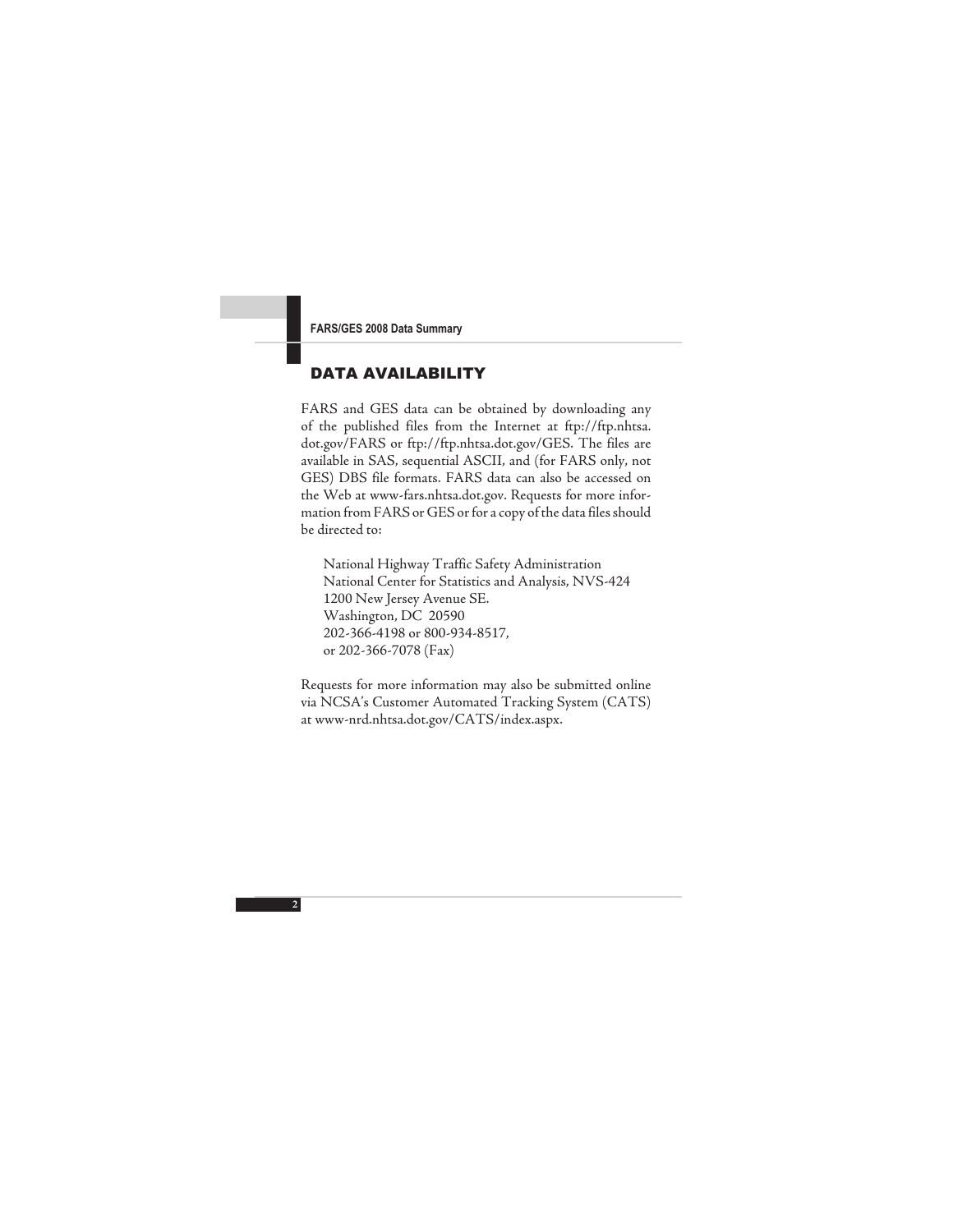

#### Exhibit 1 - 2008 Traffic Fatalities by State and Percent Change From 2007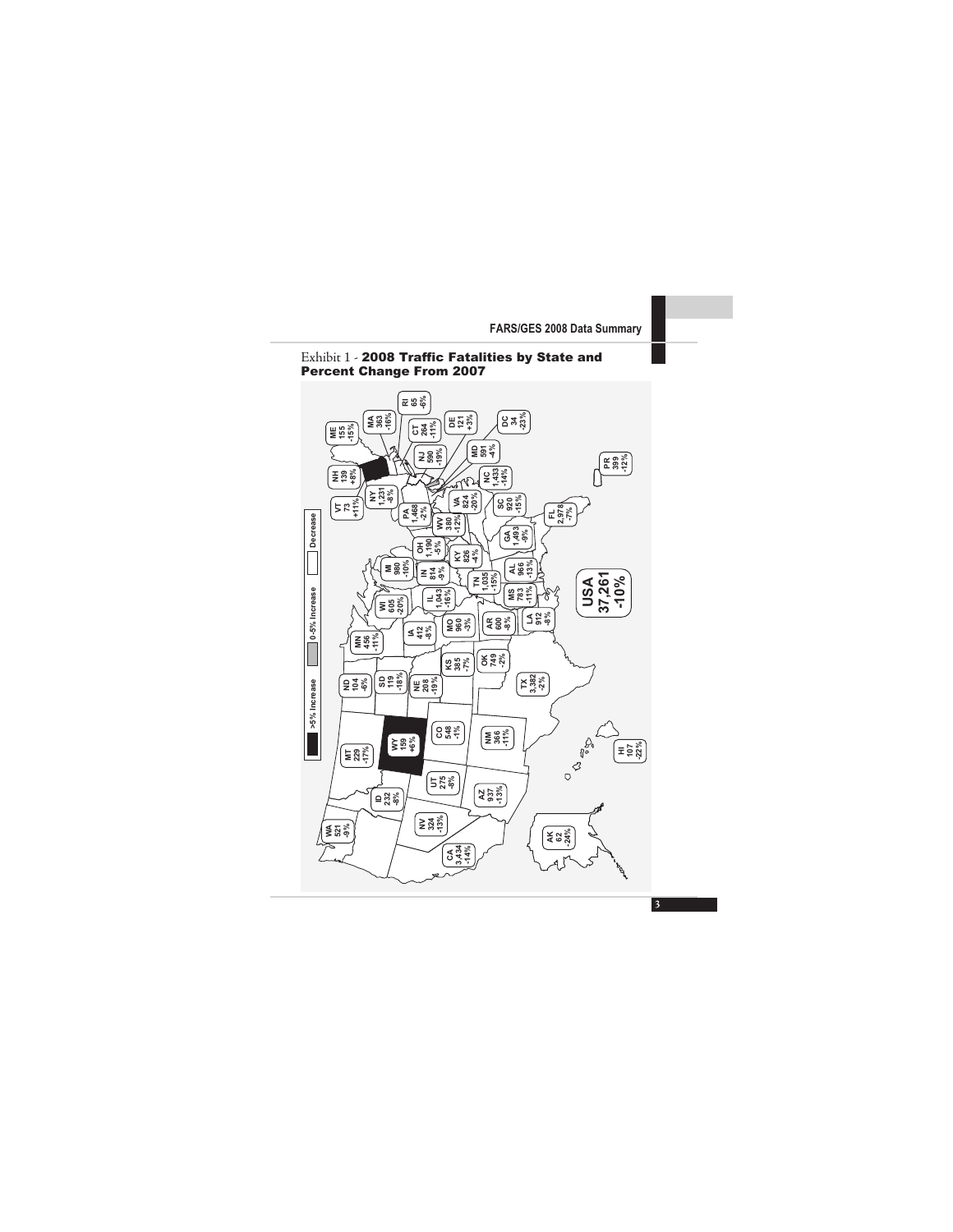|      |        |               | <b>Crash Severity</b>                    |           |
|------|--------|---------------|------------------------------------------|-----------|
| Year | Fatal  | <b>Injury</b> | <b>Property</b><br><b>Damage</b><br>Only | Total     |
| 1998 | 37,107 | 2,029,000     | 4,269,000                                | 6,335,000 |
| 1999 | 37,140 | 2,054,000     | 4,188,000                                | 6,279,000 |
| 2000 | 37,526 | 2,070,000     | 4,286,000                                | 6,394,000 |
| 2001 | 37.862 | 2,003,000     | 4,282,000                                | 6,323,000 |
| 2002 | 38,491 | 1,929,000     | 4,348,000                                | 6,316,000 |
| 2003 | 38,477 | 1,925,000     | 4,365,000                                | 6,328,000 |
| 2004 | 38,444 | 1,862,000     | 4,281,000                                | 6,181,000 |
| 2005 | 39,252 | 1,816,000     | 4,304,000                                | 6,159,000 |
| 2006 | 38,648 | 1,746,000     | 4,189,000                                | 5,973,000 |
| 2007 | 37,435 | 1,711,000     | 4,275,000                                | 6,024,000 |
| 2008 | 34,017 | 1,630,000     | 4,146,000                                | 5,811,000 |

### Exhibit 2 - Crashes by Crash Severity, 1998-2008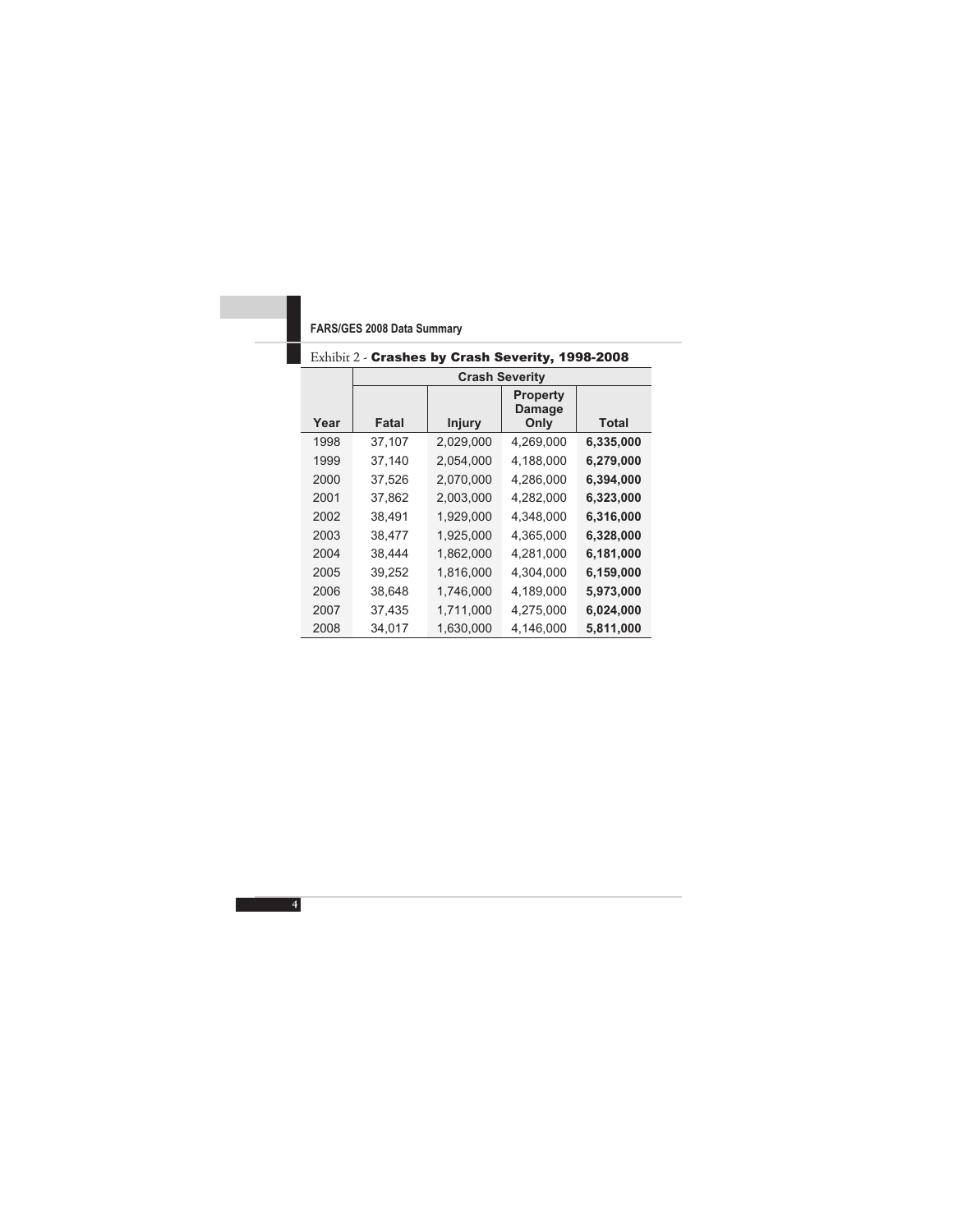|                                       |  | Exhibit 3 - Fatality and Injury Rates per Population |  |
|---------------------------------------|--|------------------------------------------------------|--|
| and Vehicle Miles Traveled, 1998-2008 |  |                                                      |  |

|      |                   |                                                     | <b>Killed</b>                                 |                                                                 |                                                   |
|------|-------------------|-----------------------------------------------------|-----------------------------------------------|-----------------------------------------------------------------|---------------------------------------------------|
| Year | <b>Fatalities</b> | Resident<br><b>Population</b><br>(Thousands)        | Fatality<br>Rate per<br>100.000<br>Population | <b>Vehicle</b><br><b>Miles</b><br><b>Traveled</b><br>(Billions) | Fatality<br>Rate per<br>100 Million<br><b>VMT</b> |
| 1998 | 41,501            | 270,248                                             | 15.36                                         | 2,632                                                           | 1.58                                              |
| 1999 | 41,717            | 272,691                                             | 15.30                                         | 2,691                                                           | 1.55                                              |
| 2000 | 41.945            | 282.172                                             | 14.87                                         | 2,747                                                           | 1.53                                              |
| 2001 | 42,196            | 285,040                                             | 14.80                                         | 2,797                                                           | 1.51                                              |
| 2002 | 43.005            | 287.727                                             | 14.95                                         | 2,856                                                           | 1.51                                              |
| 2003 | 42,884            | 290,211                                             | 14.78                                         | 2,890                                                           | 1.48                                              |
| 2004 | 42,836            | 292,892                                             | 14.63                                         | 2,965                                                           | 1.44                                              |
| 2005 | 43,510            | 295,561                                             | 14.72                                         | 2,989                                                           | 1.46                                              |
| 2006 | 42,708            | 298,363                                             | 14.31                                         | 3,014                                                           | 1.42                                              |
| 2007 | 41,259            | 301,290                                             | 13.69                                         | 3,032                                                           | 1.36                                              |
| 2008 | 37,261            | 304,060                                             | 12.25                                         | 2,974                                                           | 1.25                                              |
|      |                   |                                                     | <b>Injured</b>                                |                                                                 |                                                   |
| Year | Injured           | <b>Resident</b><br><b>Population</b><br>(Thousands) | Injury<br>Rate per<br>100,000<br>Population   | Vehicle<br><b>Miles</b><br><b>Traveled</b><br>(Billions)        | Injury<br>Rate per<br>100 Million<br><b>VMT</b>   |
| 1998 | 3.192.000         | 270.248                                             | 1.181                                         | 2,632                                                           | 121                                               |
| 1999 | 3,236,000         | 272,691                                             | 1,187                                         | 2,691                                                           | 120                                               |
| 2000 | 3,189,000         | 282,172                                             | 1,130                                         | 2,747                                                           | 116                                               |
| 2001 | 3,033,000         | 285,040                                             | 1,064                                         | 2,797                                                           | 108                                               |
| 2002 | 2,926,000         | 287,727                                             | 1,017                                         | 2,856                                                           | 102                                               |
| 2003 | 2,889,000         | 290,211                                             | 995                                           | 2,890                                                           | 100                                               |
| 2004 | 2,788,000         | 292,892                                             | 952                                           | 2,965                                                           | 94                                                |
| 2005 | 2,699,000         | 295,561                                             | 913                                           | 2,989                                                           | 90                                                |
| 2006 | 2,575,000         | 298,363                                             | 863                                           | 3,014                                                           | 85                                                |
| 2007 | 2,491,000         | 301,290                                             | 827                                           | 3,032                                                           | 82                                                |
| 2008 | 2,346,000         | 304,060                                             | 771                                           | 2,974                                                           | 79                                                |

Sources: Vehicle Miles Traveled—Federal Highway Administration; Population—U.S. Bureau of the Census.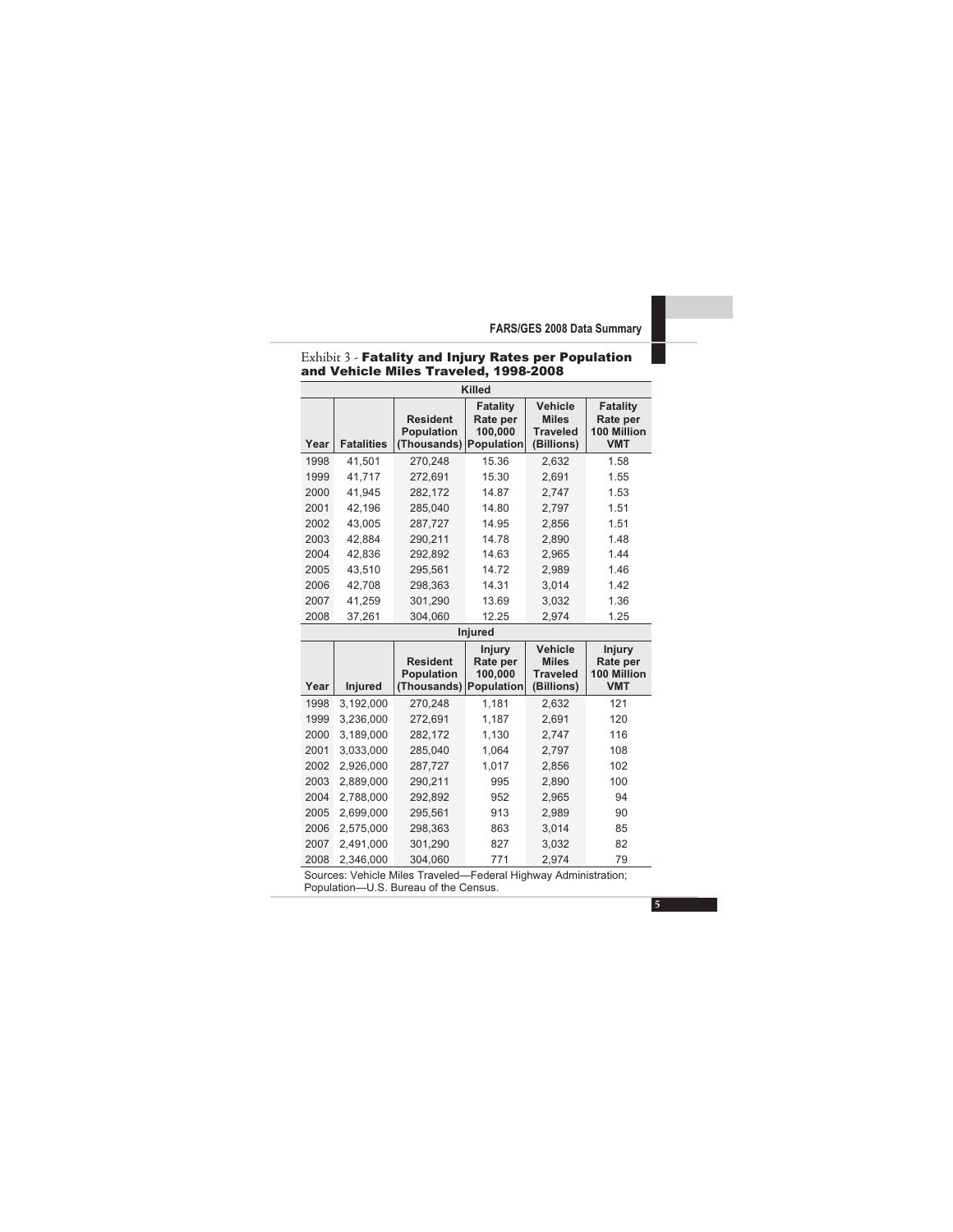|                                                                      |        |                  | Crash Severity                          |      |                                |                |              |               |
|----------------------------------------------------------------------|--------|------------------|-----------------------------------------|------|--------------------------------|----------------|--------------|---------------|
|                                                                      | Fatal  |                  | Injury                                  |      | Property Damage<br>$rac{8}{5}$ |                | <b>Total</b> |               |
| Vehicle Type   Number  Percent   Number   Percent   Number   Percent |        |                  |                                         |      |                                |                | Number       | Percent       |
| Passenger Car 20,376                                                 |        |                  | 40.4 1,624,000                          | 56.1 | 3,931,000                      | 54.9           | 5,575,000    | 55.1          |
| <b>Light Truck</b>                                                   | 19,072 | 37.8             | 1,095,000                               | 37.8 | 2,848,000                      | 39.7           | 3,963,000    | 39.2          |
| Large Truck                                                          | 4,066  | $\overline{8}$ . | 66,000                                  | 23   | 309,000                        | 4.3            | 380,000      | 3.8           |
| Motorcycle                                                           | 5,387  | 10.7             | 90,000                                  |      | 18,000                         | ი<br>თ         | 114,000      | 11            |
| <b>Bus</b>                                                           | 247    | 0.5              | 11,000                                  | 0.4  | 49,000                         | 0.7            | 60,000       | $\frac{6}{5}$ |
| Other                                                                | 625    | $\frac{2}{3}$    | 8,000                                   | 0.3  | 10,000                         | $\overline{C}$ | 19,000       | $\frac{2}{3}$ |
| Total                                                                |        |                  | *50,430 100.0 2,894,000 100.0 7,166,000 |      |                                | 100.0          | 10,111,000   | 100.0         |
| "Includes 657 vehicles of unknown type involved in fatal crashes.    |        |                  |                                         |      |                                |                |              |               |

#### Exhibit 4 - Vehicles Involved in Crashes by Vehicle Type and Crash Severity, 2008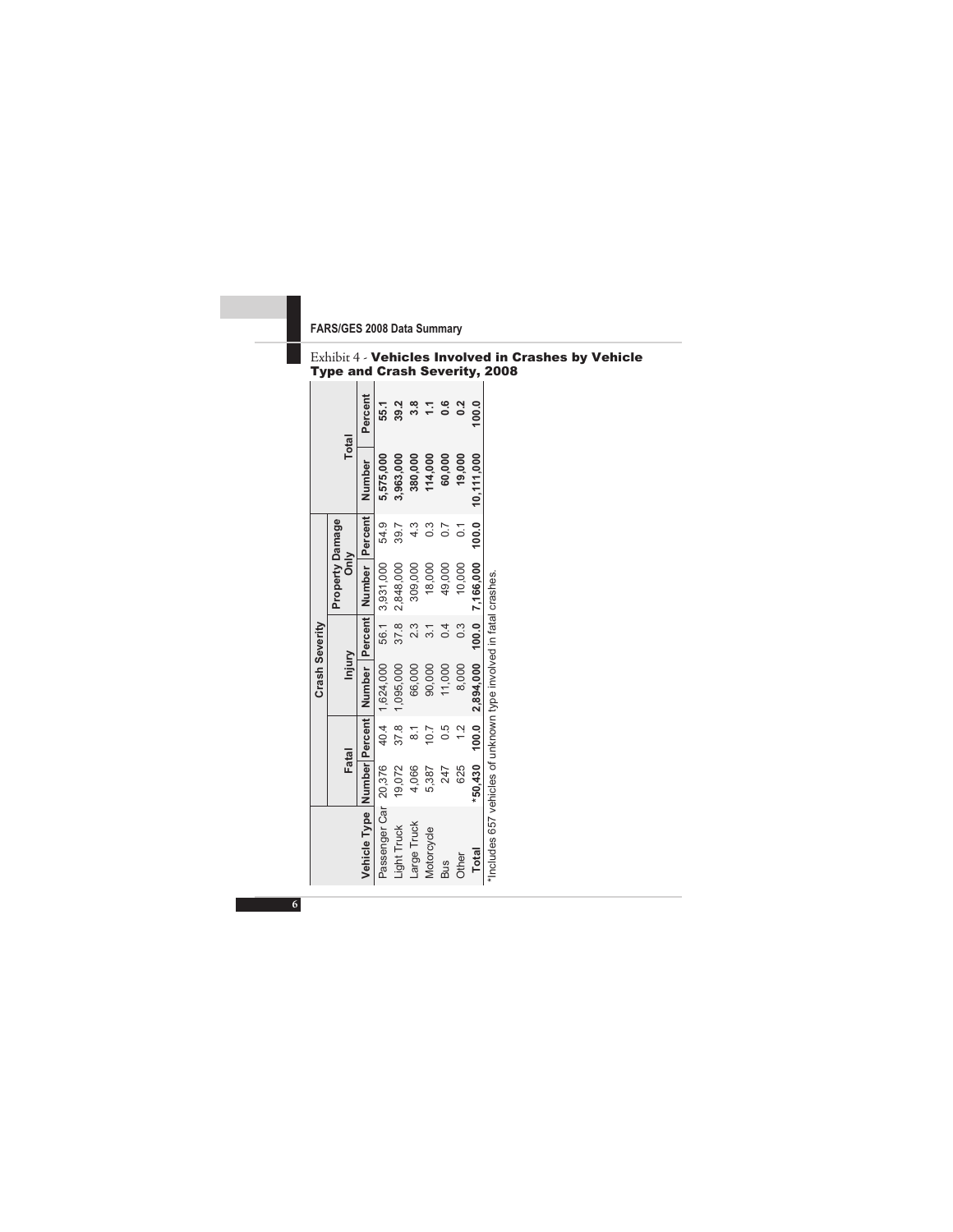| Year | <b>Vehicle</b><br><b>Miles</b><br><b>Traveled</b><br>(Millions) | <b>Passenger</b><br>Car<br><b>Occupants</b><br><b>Killed</b> | Fatality<br>Rate per<br>100 Million<br><b>VMT</b> | Passenger<br>Car<br>Occupants<br><b>Injured</b> | <b>Injury Rate</b><br>per 100<br><b>Million VMT</b> |
|------|-----------------------------------------------------------------|--------------------------------------------------------------|---------------------------------------------------|-------------------------------------------------|-----------------------------------------------------|
| 1998 | 1,555,901                                                       | 21,194                                                       | 1.36                                              | 2,201,000                                       | 141                                                 |
| 1999 | 1.566.808                                                       | 20,862                                                       | 1.33                                              | 2.138.000                                       | 136                                                 |
| 2000 | 1,580,735                                                       | 20.699                                                       | 1.31                                              | 2,052,000                                       | 130                                                 |
| 2001 | 1.595.443                                                       | 20,320                                                       | 1.27                                              | 1.927.000                                       | 121                                                 |
| 2002 | 1.611.860                                                       | 20.569                                                       | 1.28                                              | 1.805.000                                       | 112                                                 |
| 2003 | 1,612,237                                                       | 19,725                                                       | 1.22                                              | 1,756,000                                       | 109                                                 |
| 2004 | 1.628.266                                                       | 19.192                                                       | 1.18                                              | 1.643.000                                       | 101                                                 |
| 2005 | 1.615.225                                                       | 18,512                                                       | 1.15                                              | 1,573,000                                       | 97                                                  |
| 2006 | 1.614.564                                                       | 17.925                                                       | 1.11                                              | 1.475.000                                       | 91                                                  |
| 2007 | 1.608.808                                                       | 16.614                                                       | 1.03                                              | 1.379.000                                       | 86                                                  |
| 2008 | 1,578,948                                                       | 14.587                                                       | 0.92                                              | 1.304.000                                       | 83                                                  |

#### Exhibit 5 - Passenger Car Occupant Fatality and Injury Rates per Vehicle Miles Traveled, 1998-2008

Source: Vehicle Miles Traveled—Federal Highway Administration, revised by NHTSA.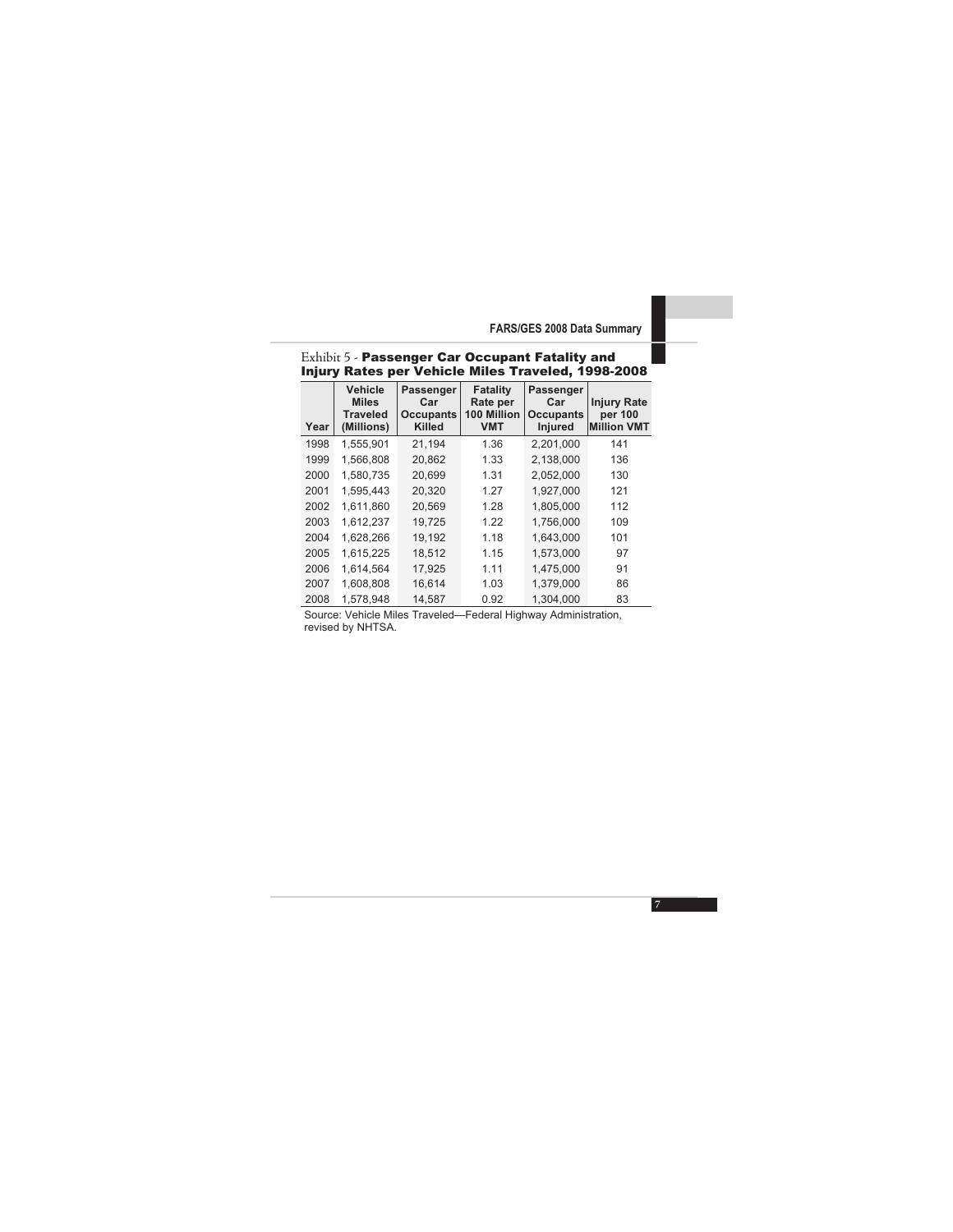#### Exhibit 6 - Light Truck Occupant Fatality and Injury Rates per Vehicle Miles Traveled, 1998-2008

| Year | <b>Vehicle</b><br><b>Miles</b><br><b>Traveled</b><br>(Millions) | <b>Light Truck</b><br><b>Occupants</b><br><b>Killed</b> | Fatality<br>Rate per<br>100 Million<br><b>VMT</b> | <b>Light Truck</b><br><b>Occupants</b><br>Injured | Injury<br>Rate per<br>100 Million<br><b>VMT</b> |
|------|-----------------------------------------------------------------|---------------------------------------------------------|---------------------------------------------------|---------------------------------------------------|-------------------------------------------------|
| 1998 | 861,951                                                         | 10,705                                                  | 1.24                                              | 763,000                                           | 88                                              |
| 1999 | 903.314                                                         | 11.265                                                  | 1.25                                              | 847.000                                           | 94                                              |
| 2000 | 942,611                                                         | 11,526                                                  | 1.22                                              | 887,000                                           | 94                                              |
| 2001 | 976,096                                                         | 11.723                                                  | 1.20                                              | 861.000                                           | 88                                              |
| 2002 | 1.012.648                                                       | 12,274                                                  | 1.21                                              | 879.000                                           | 87                                              |
| 2003 | 1.043.936                                                       | 12.546                                                  | 1.20                                              | 889,000                                           | 85                                              |
| 2004 | 1,098,807                                                       | 12,674                                                  | 1.15                                              | 900,000                                           | 82                                              |
| 2005 | 1.134.247                                                       | 13.037                                                  | 1.15                                              | 872,000                                           | 77                                              |
| 2006 | 1,158,460                                                       | 12,761                                                  | 1.10                                              | 857,000                                           | 74                                              |
| 2007 | 1.175.930                                                       | 12,458                                                  | 1.06                                              | 841.000                                           | 72                                              |
| 2008 | 1.145.505                                                       | 10.764                                                  | 0.94                                              | 768.000                                           | 67                                              |

Source: Vehicle Miles Traveled—Federal Highway Administration, revised by NHTSA.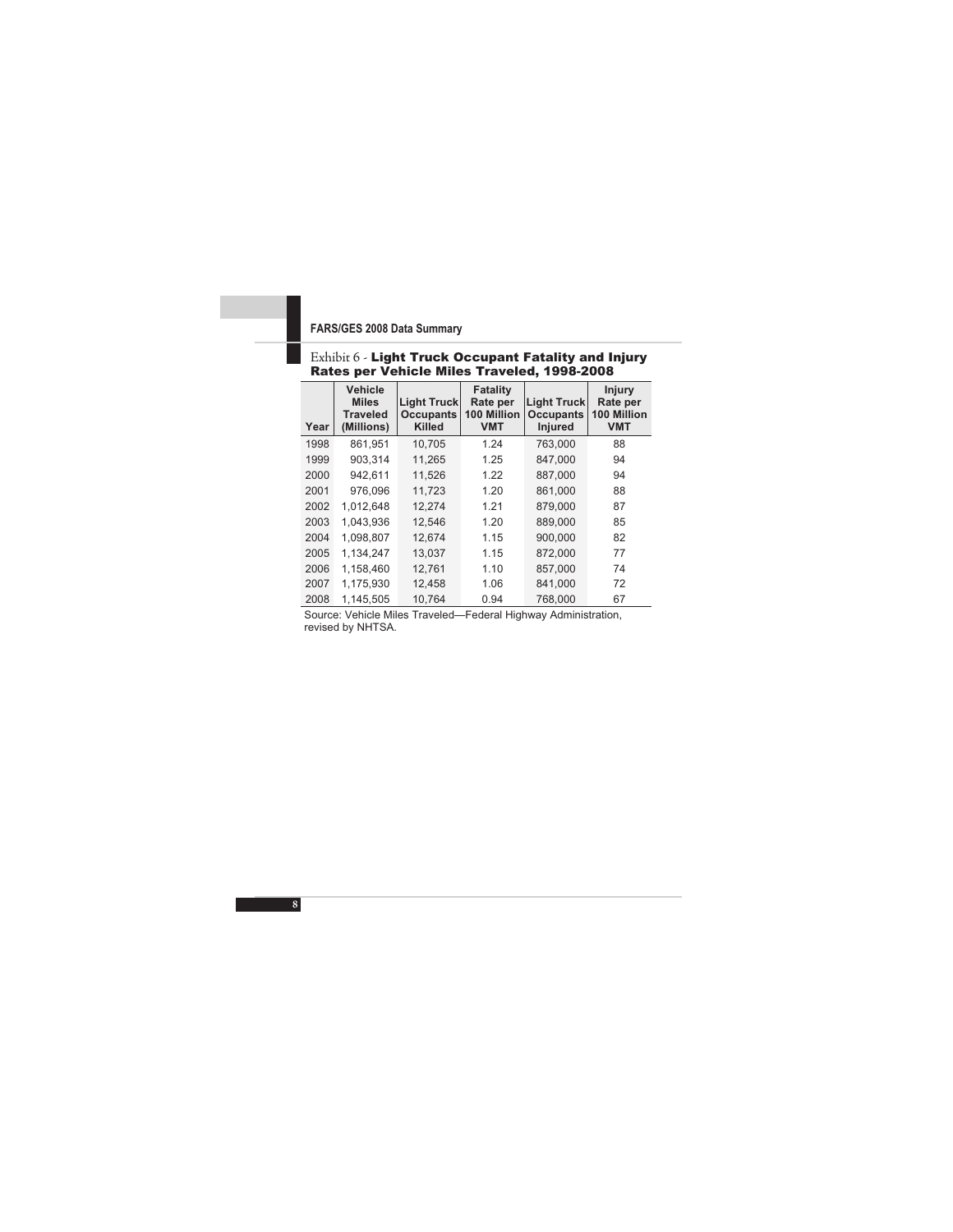#### Rates per Vehicle Miles Traveled, 1998-2008 **Year Vehicle Miles Traveled (Millions) Large Truck Occupants Killed Fatality Rate per 100 Million VMT Large Truck Occupants Injured Injury Rate per 100 Million VMT**  1998 196,380 742 0.38 29,000 15 1999 202,688 759 0.37 33,000 16 2000 205,520 754 0.37 31,000 15 2001 209,032 708 0.34 29,000 14 2002 214,603 689 0.32 26,000 12 2003 217,917 726 0.33 27,000 12

Exhibit 7 - Large Truck Occupant Fatality and Injury

2008 227,458 677 0.30 23,000 10 Source: Vehicle Miles Traveled—Federal Highway Administration.

2004 220,792 766 0.35 27,000 12 2005 222,523 804 0.36 27,000 12 2006 222,513 805 0.36 23,000 10 2007 227,060 805 0.35 23,000 10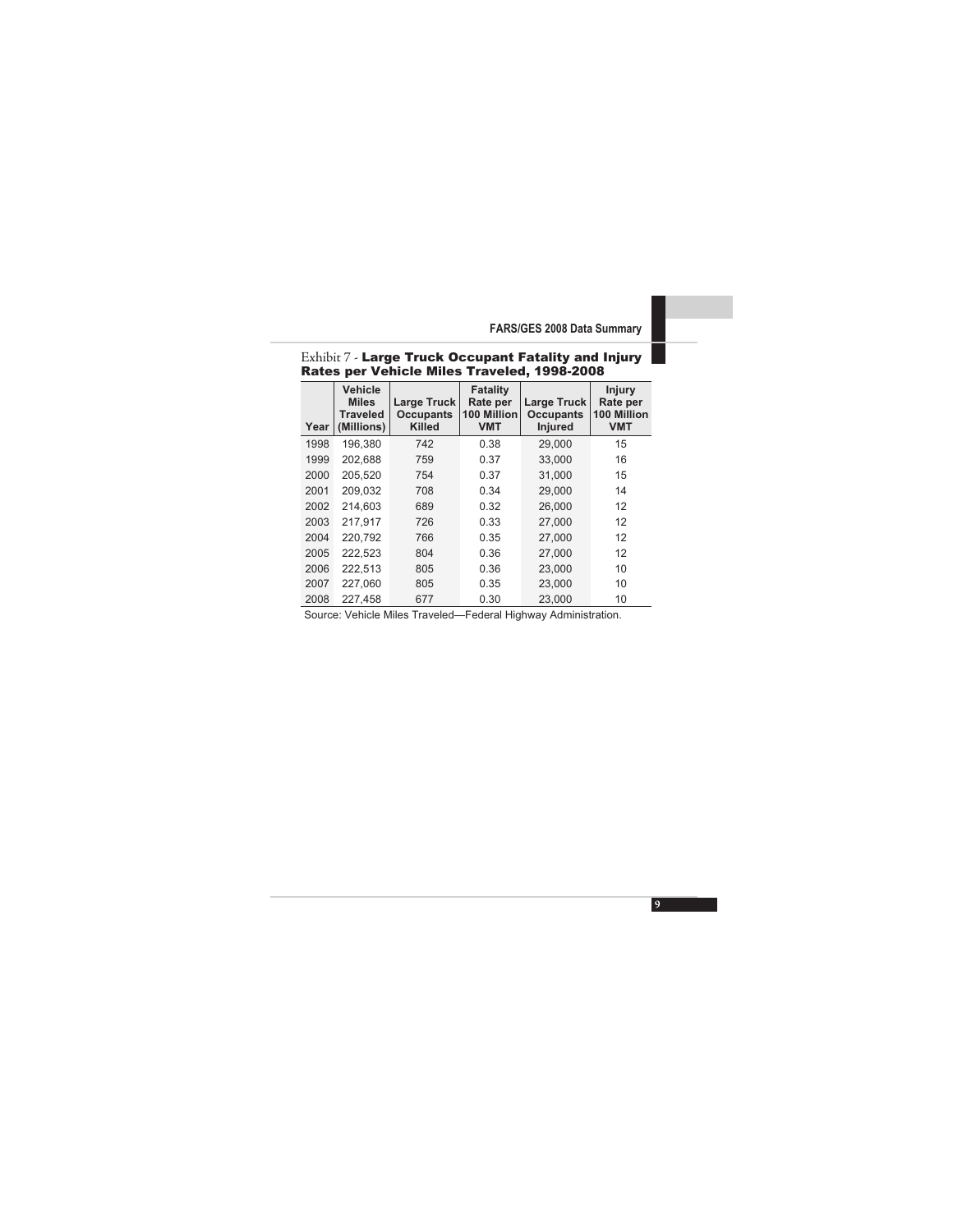#### Exhibit 8 - Motorcyclist Fatality and Injury Rates per Vehicle Miles Traveled, 1998-2008

| Year | Vehicle<br><b>Miles</b><br><b>Traveled</b><br>(Millions) | Motorcyclists 100 Million Motorcyclists 100 Million<br><b>Killed</b> | Fatality<br>Rate per<br><b>VMT</b> | <b>Injured</b> | Injury<br>Rate per<br><b>VMT</b> |
|------|----------------------------------------------------------|----------------------------------------------------------------------|------------------------------------|----------------|----------------------------------|
| 1998 | 10.283                                                   | 2.294                                                                | 22.31                              | 49.000         | 476                              |
| 1999 | 10.584                                                   | 2.483                                                                | 23.46                              | 50,000         | 472                              |
| 2000 | 10.469                                                   | 2.897                                                                | 27.67                              | 58,000         | 551                              |
| 2001 | 9.639                                                    | 3.197                                                                | 33.17                              | 60.000         | 625                              |
| 2002 | 9.552                                                    | 3.270                                                                | 34.23                              | 65.000         | 677                              |
| 2003 | 9.577                                                    | 3.714                                                                | 38.78                              | 67.000         | 701                              |
| 2004 | 10.122                                                   | 4,028                                                                | 39.79                              | 76,000         | 755                              |
| 2005 | 10.454                                                   | 4.576                                                                | 43.77                              | 87.000         | 835                              |
| 2006 | 12,049                                                   | 4,837                                                                | 40.14                              | 88,000         | 727                              |
| 2007 | 13.621                                                   | 5.174                                                                | 37.99                              | 103.000        | 756                              |
| 2008 | 14.484                                                   | 5.290                                                                | 36.52                              | 96.000         | 663                              |

Source: Vehicle Miles Traveled—Federal Highway Administration.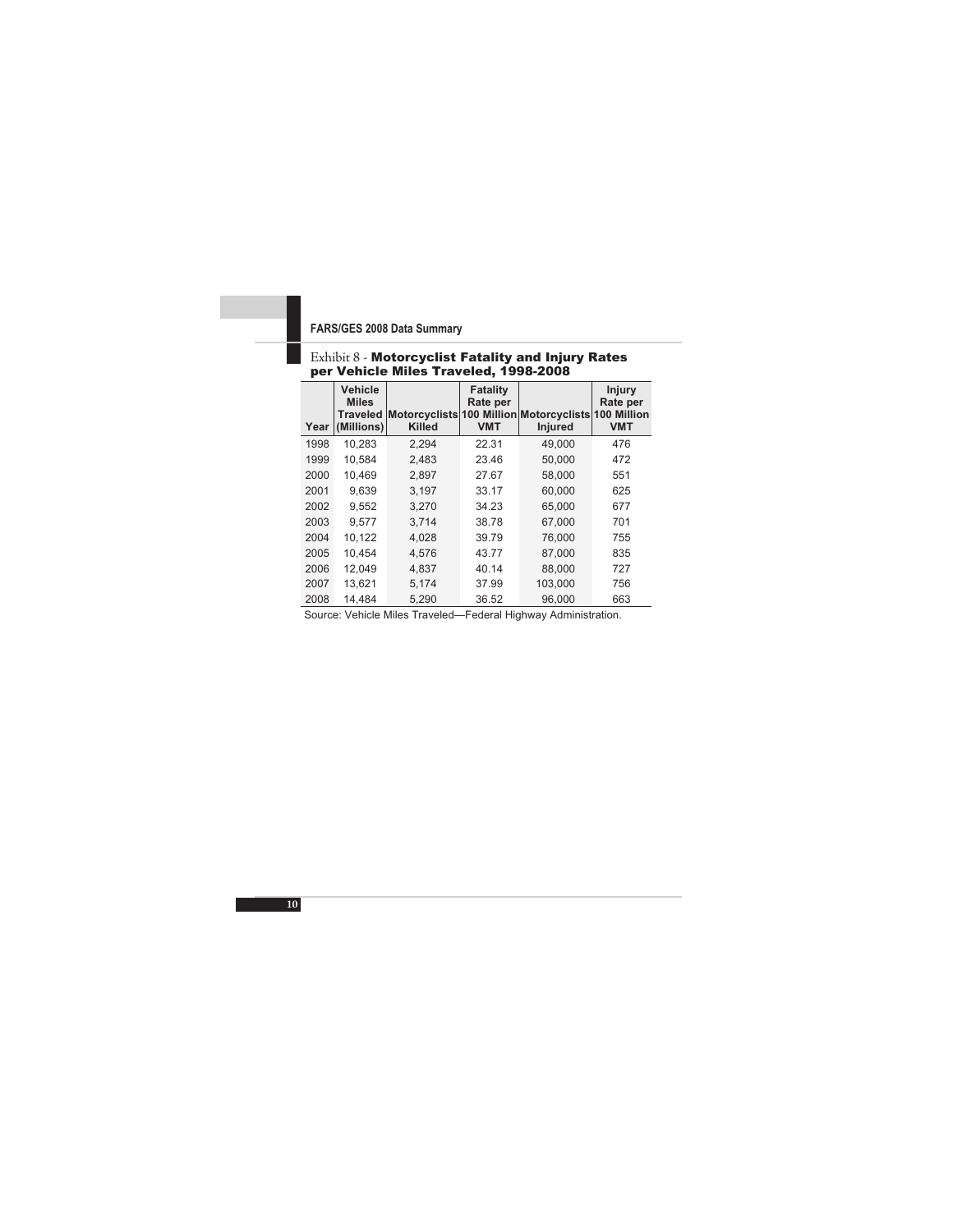|                                                       | Total                                   | 128            |                | <b>te 5<br/>25<br/>29</b> |                | 129             | <b>1234</b><br>124 |          |      | 150  | $\frac{1}{4}$             | 153            | 1,563 | 142     |                                                                      |
|-------------------------------------------------------|-----------------------------------------|----------------|----------------|---------------------------|----------------|-----------------|--------------------|----------|------|------|---------------------------|----------------|-------|---------|----------------------------------------------------------------------|
|                                                       | <b>Occupants</b><br>of Other<br>Vehicle | $\overline{5}$ | 127            | 99                        | 95             | $\overline{00}$ | $\frac{00}{2}$     | සි       | 52   | 118  | 112                       | 105            | 1,127 | 102     |                                                                      |
|                                                       | occupants<br>Other<br>Non-              |                |                |                           |                |                 |                    |          |      |      |                           | ∞              | ន     |         |                                                                      |
|                                                       | Total                                   | 24             | 26             | 26                        | 22             | 20              | 27                 | $\infty$ | 30   | 22   | $19**$                    | $\overline{c}$ | 267   | $^{24}$ |                                                                      |
| Pedestrians                                           | Struck by<br>Vehicle<br>Other           | ω              |                |                           |                |                 |                    |          |      |      |                           |                | 2     |         |                                                                      |
|                                                       | Struck by<br>Vehicle*<br>School         | 21             | 20             | e,                        | ₽              | $\frac{6}{5}$   | 22                 | 27       | 27   | စ္   | $\widetilde{\varepsilon}$ | 20             | 225   | 20      |                                                                      |
|                                                       | Total                                   | ဖ              | $\overline{C}$ | $\overline{2}1$           | $\frac{8}{1}$  |                 |                    |          | S    | ∞    | 5                         | $\frac{1}{2}$  | 118   |         |                                                                      |
| <b>Transportation Vehicle*</b><br>Occupants of School | Passenger                               | ო              |                | 13                        | $\bar{\omega}$ |                 |                    |          |      |      |                           | 15             | 69    | $\circ$ | "Includes school bus body type and non-school bus used as school bus |
|                                                       | Driver                                  | ო              |                |                           |                |                 |                    |          |      |      |                           |                | ဒ္    | 4       |                                                                      |
|                                                       | Year                                    | 1998           | 1999           | 2000                      | 2001           | 2002            | 2003               | 2004     | 2005 | 2006 | 2007                      | 2008           | Total | Average |                                                                      |

Exhibit 9 - Fatalities in School Transportation Related Crashes, 1998-2008

\*\*Includes 1 pedestrian fatality for which the striking vehicle was not identified. \*\*Includes 1 pedestrian fatality for which the striking vehicle was not identified.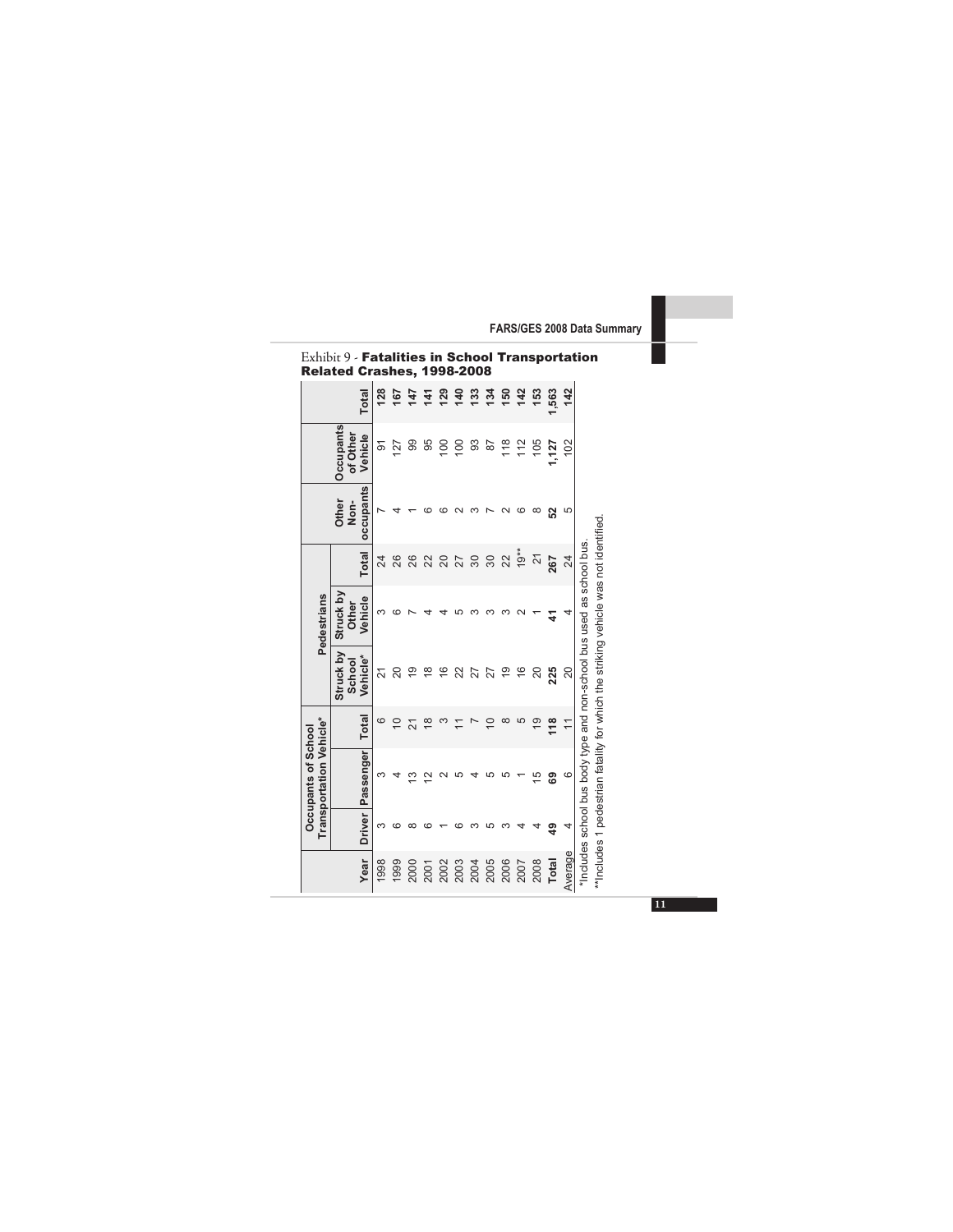|  |                                               | Exhibit 10 - Persons Killed, by Highest Driver Blood |
|--|-----------------------------------------------|------------------------------------------------------|
|  | Alcohol Concentration in the Crash, 1993-2008 |                                                      |

| <b>Total Fatalities</b>                                           | Percent        | ខ្ព    | ខ្ទ    | ខ្ទ    | ខ្ទ    | ខ្ទ    | ဓိ     | ᅙ      | ខ្ទ    | ᅙ      | ខ្ព    | ဓိ     | ဓိ     | $\frac{8}{100}$ | ဓ္ဌ    | ខ្ព    | ို     |                                                                                                       |                                                                                                   |                                               |
|-------------------------------------------------------------------|----------------|--------|--------|--------|--------|--------|--------|--------|--------|--------|--------|--------|--------|-----------------|--------|--------|--------|-------------------------------------------------------------------------------------------------------|---------------------------------------------------------------------------------------------------|-----------------------------------------------|
|                                                                   | Number         | 40,150 | 40,716 | 41,817 | 42,065 | 42,013 | 41,501 | 41,717 | 41,945 | 42,196 | 43,005 | 42,884 | 42,836 | 43,510          | 42,708 | 41,259 | 37,261 |                                                                                                       |                                                                                                   |                                               |
| $1 +$                                                             | Percent        | 9      |        |        |        |        | 86     | 35     | 38     |        |        | 86     |        |                 |        |        | 57     |                                                                                                       |                                                                                                   |                                               |
| BAC =                                                             | Number         | 6.039  | 5,626  | 5,893  | 5,866  | 14,973 | 14,899 | 14,790 | 5,746  | 5,731  | 5,793  | 5,423  | 5,311  | 5,985           | 5,970  | 5,534  | 13,846 |                                                                                                       |                                                                                                   |                                               |
|                                                                   | <b>Percent</b> | ≭      |        |        |        |        |        |        | న్ౖ    |        |        |        |        |                 |        |        | 32     |                                                                                                       |                                                                                                   |                                               |
| Alcohol-Impaired<br><b>Driving Fatalities</b><br>$(BAC = .08 + )$ | Number         | 3,739  | 3,390  | 3,478  | 13,451 | 12,757 | 2,546  | 2,555  | 13,324 | 13,290 | 13,472 | 13,096 | 3,099  | 3,582           | 13,491 | 13,041 | 11,773 |                                                                                                       |                                                                                                   |                                               |
| $-0.01 - 0.07$                                                    | Percent        | ဖ      |        |        |        |        |        |        |        |        |        |        |        |                 |        |        | G      |                                                                                                       |                                                                                                   |                                               |
| BAC =                                                             | Number         | 2,300  | 2,236  | 2,416  | 2,415  | 2,216  | 2,353  | 2,235  | 2,422  | 2,441  | 2,321  | 2,327  | 2,212  | 2,404           | 2,479  | 2,494  | 2.072  |                                                                                                       |                                                                                                   |                                               |
| S.                                                                | Percent        | 8      | 79     | 8      | ಜ      | 2      | 2      | 2      | ಜ      | ಜ      | සි     | 5      | 5      | සි              | 8      | 8      | යි     |                                                                                                       |                                                                                                   |                                               |
| BAC =                                                             | Year Number    | 23,979 | 24,948 | 25,768 | 26,052 | 26,902 | 26,477 | 26,798 | 26,082 | 26,334 | 27,080 | 27,328 | 27,413 | 27,423          | 26,633 | 25,611 | 23,317 | Notes: Total fatalities include those in which there was no driver or motorcycle rider present. NHTSA | estimates alcohol involvement when alcohol test results are unknown. Blood alcohol concentrations | (BACs) measured in grams per deciliter (g/dL) |
|                                                                   |                | 993    | 1994   | 1995   | 1996   | 1997   | 1998   | 1999   | 2000   | 2001   | 2002   | 2003   | 2004   | 2005            | 2006   | 2007   | 2008   |                                                                                                       |                                                                                                   |                                               |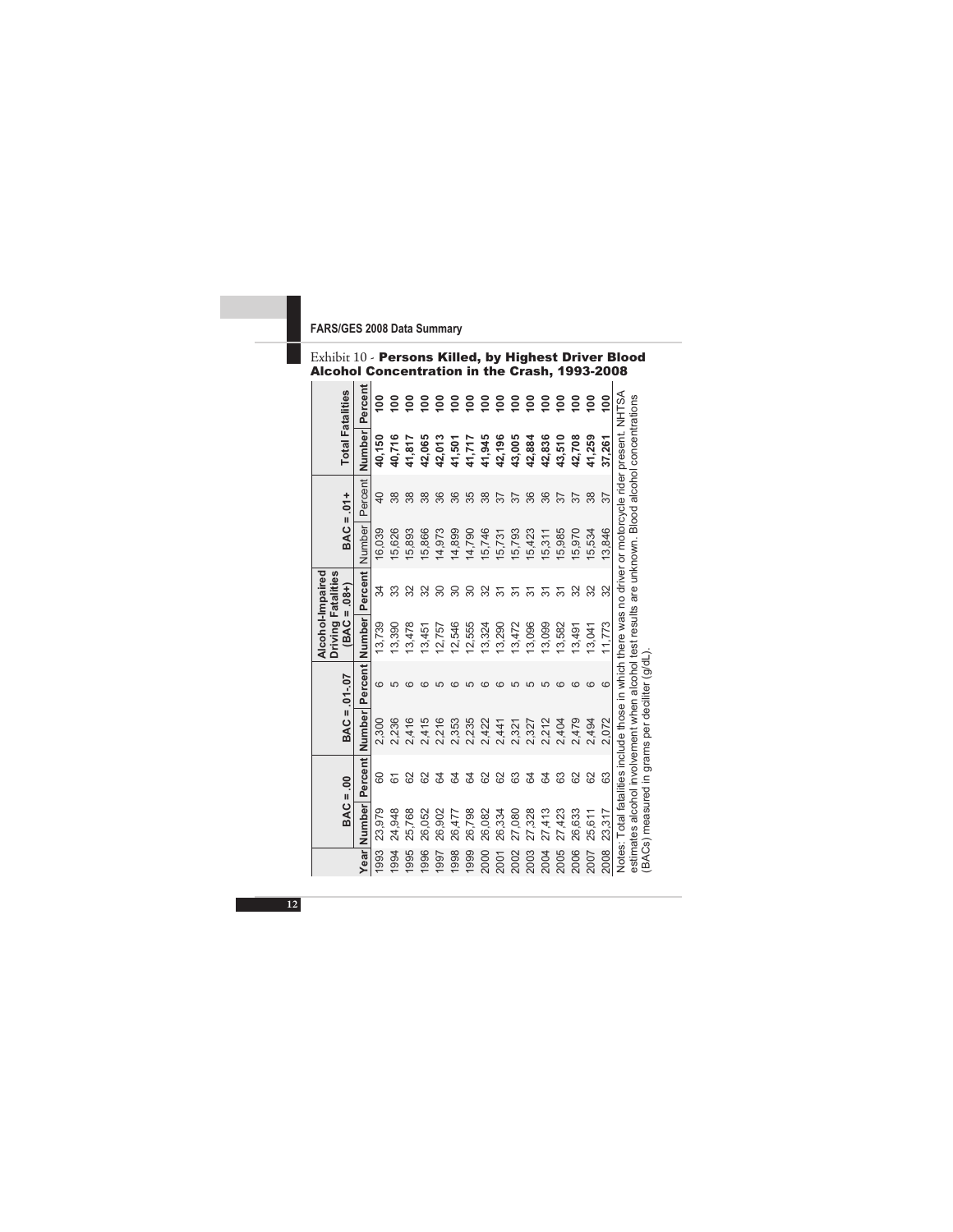#### Exhibit 11 - Persons Killed and Percent Alcohol-Impaired Driving During Holiday Periods, 1998-2008

|      | <b>Killed</b> | Alcohol-<br>Impaired<br>Driving* | <b>Killed</b> | Alcohol-<br>Impaired<br>Driving* | <b>Killed</b>    | Alcohol-<br>Impaired<br>Driving* |  |
|------|---------------|----------------------------------|---------------|----------------------------------|------------------|----------------------------------|--|
|      |               |                                  |               | <b>Holiday Period**</b>          |                  |                                  |  |
| Year |               | New Year's Day                   |               | <b>Memorial Day</b>              |                  | Fourth of July                   |  |
| 1998 | 545(4)        | 39%                              | 393(3)        | 40%                              | 479 (3)          | 43%                              |  |
| 1999 | 354(3)        | 43%                              | 500(3)        | 42%                              | 509(3)           | 35%                              |  |
| 2000 | 469(3)        | 47%                              | 466 (3)       | 46%                              | 717 (4)          | 39%                              |  |
| 2001 | 357(3)        | 40%                              | 515(3)        | 44%                              | 207(1)           | 44%                              |  |
| 2002 | 575 (4)       | 41%                              | 494 (3)       | 37%                              | 685 (4)          | 36%                              |  |
| 2003 | 220(1)        | 49%                              | 481 (3)       | 37%                              | 519(3)           | 43%                              |  |
| 2004 | 563(4)        | 40%                              | 514(3)        | 38%                              | 524(3)           | 40%                              |  |
| 2005 | 472 (3)       | 38%                              | 532(3)        | 39%                              | 591(3)           | 44%                              |  |
| 2006 | 456 (3)       | 42%                              | 511(3)        | 40%                              | 659 (4)          | 37%                              |  |
| 2007 | 391(3)        | 40%                              | 492 (3)       | 37%                              | 202(1)           | 45%                              |  |
| 2008 | 423 (4)       | 41%                              | 425(3)        | 41%                              | 491 (3)          | 43%                              |  |
|      |               | <b>Labor Day</b>                 |               | <b>Thanksgiving</b>              | <b>Christmas</b> |                                  |  |
| 1998 | 464(3)        | 40%                              | 602(4)        | 38%                              | 364(3)           | 41%                              |  |
| 1999 | 485(3)        | 38%                              | 581(4)        | 36%                              | 485(3)           | 41%                              |  |
| 2000 | 529(3)        | 43%                              | 509(4)        | 41%                              | 442 (3)          | 40%                              |  |
| 2001 | 481 (3)       | 40%                              | 590 (4)       | 39%                              | 604(4)           | 39%                              |  |
| 2002 | 543(3)        | 45%                              | 551(4)        | 36%                              | 131(1)           | 40%                              |  |
| 2003 | 507(3)        | 38%                              | 562(4)        | 36%                              | 520(4)           | 37%                              |  |
| 2004 | 502(3)        | 38%                              | 574(4)        | 30%                              | 389(3)           | 38%                              |  |
| 2005 | 507(3)        | 40%                              | 629(4)        | 37%                              | 402(3)           | 40%                              |  |
| 2006 | 508(3)        | 37%                              | 635(4)        | 34%                              | 395(3)           | 42%                              |  |
| 2007 | 520(3)        | 42%                              | 553(4)        | 35%                              | 478 (4)          | 38%                              |  |
| 2008 | 487 (3)       | 40%                              | 502(4)        | 36%                              | 420 (4)          | 34%                              |  |

\*Highest blood alcohol concentration (BAC) among drivers or motorcycle riders involved in the crash was .08 grams per deciliter (g/dL) or greater.

\*\*The number of whole days in the holiday period is shown in parentheses. The length of the holiday period depends on the day on which the legal holiday falls, as follows: • If the holiday falls on *Monday*, the holiday period is from 6 p.m. Friday to 5:59 a.m. Tuesday. • If the holiday falls on *Tuesday*, the holiday period is from 6 p.m. Friday to 5:59 a.m. Wednesday. • If the holiday falls on *Wednesday*, the holiday period is from 6 p.m. Tuesday to 5:59 a.m. Thursday. • If the holiday falls on *Thursday*, the holiday period is from 6 p.m. Wednesday to 5:59 a.m. Monday. • If the holiday falls on *Friday*, the holiday period is from 6 p.m. Thursday to 5:59 a.m. Monday.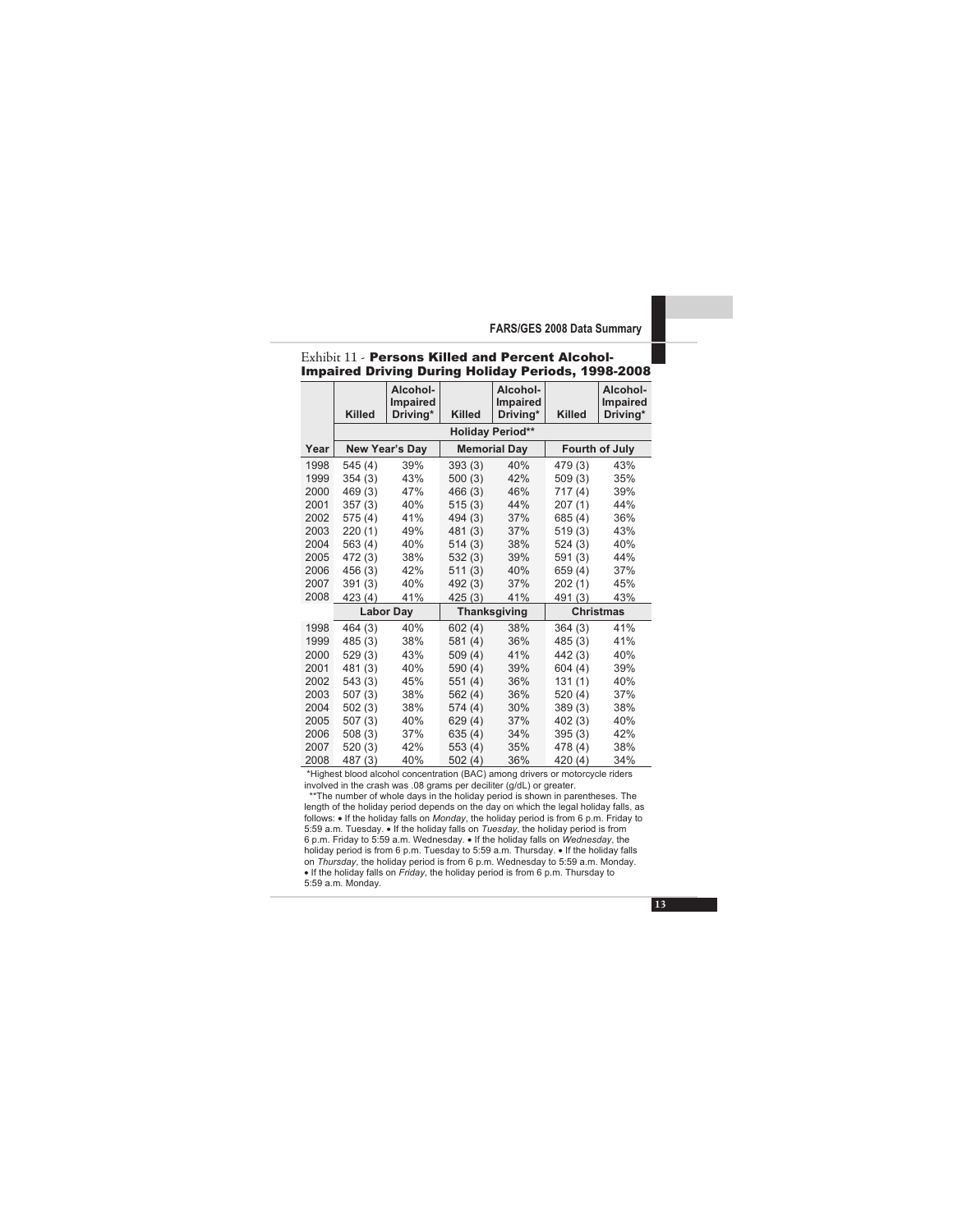|      |              | <b>Male</b>        |                    | Female       |                    |                   |  |  |  |  |
|------|--------------|--------------------|--------------------|--------------|--------------------|-------------------|--|--|--|--|
|      |              | <b>Percent</b>     |                    |              |                    | Percent           |  |  |  |  |
| Year | <b>Total</b> | $BAC =$<br>$.01 +$ | $BAC =$<br>$.08 +$ | <b>Total</b> | $BAC =$<br>$.01 +$ | $BAC =$<br>$+80.$ |  |  |  |  |
| 1982 | 44.370       | 44                 | 38                 | 10,675       | 27                 | 22                |  |  |  |  |
| 1983 | 42,812       | 43                 | 37                 | 10,958       | 25                 | 22                |  |  |  |  |
| 1984 | 44,723       | 41                 | 35                 | 11,907       | 25                 | 20                |  |  |  |  |
| 1985 | 44,846       | 38                 | 32                 | 12,142       | 22                 | 18                |  |  |  |  |
| 1986 | 46,653       | 40                 | 33                 | 12,744       | 22                 | 17                |  |  |  |  |
| 1987 | 46,884       | 37                 | 32                 | 13,614       | 21                 | 17                |  |  |  |  |
| 1988 | 47,402       | 37                 | 31                 | 13,951       | 20                 | 16                |  |  |  |  |
| 1989 | 45,448       | 35                 | 30                 | 14,054       | 19                 | 16                |  |  |  |  |
| 1990 | 44.281       | 37                 | 32                 | 13,726       | 20                 | 16                |  |  |  |  |
| 1991 | 40,731       | 35                 | 30                 | 12,825       | 19                 | 16                |  |  |  |  |
| 1992 | 38,598       | 33                 | 28                 | 12,596       | 18                 | 15                |  |  |  |  |
| 1993 | 39,556       | 32                 | 27                 | 13,082       | 17                 | 14                |  |  |  |  |
| 1994 | 40,233       | 30                 | 26                 | 13,567       | 17                 | 14                |  |  |  |  |
| 1995 | 41,235       | 30                 | 25                 | 14,184       | 16                 | 13                |  |  |  |  |
| 1996 | 41,376       | 29                 | 25                 | 14.850       | 16                 | 13                |  |  |  |  |
| 1997 | 40,954       | 28                 | 24                 | 14,954       | 15                 | 12                |  |  |  |  |
| 1998 | 40,816       | 28                 | 23                 | 15,089       | 15                 | 12                |  |  |  |  |
| 1999 | 41,012       | 28                 | 23                 | 14,835       | 14                 | 12                |  |  |  |  |
| 2000 | 41,795       | 29                 | 24                 | 14,790       | 16                 | 13                |  |  |  |  |
| 2001 | 41,901       | 29                 | 24                 | 14,919       | 15                 | 13                |  |  |  |  |
| 2002 | 42,377       | 29                 | 25                 | 14,999       | 15                 | 12                |  |  |  |  |
| 2003 | 42,586       | 28                 | 24                 | 15,211       | 14                 | 12                |  |  |  |  |
| 2004 | 42,250       | 28                 | 24                 | 15,384       | 15                 | 12                |  |  |  |  |
| 2005 | 43,282       | 28                 | 24                 | 15,059       | 16                 | 13                |  |  |  |  |
| 2006 | 42,223       | 29                 | 24                 | 14,753       | 18                 | 15                |  |  |  |  |
| 2007 | 41,053       | 29                 | 24                 | 14,184       | 16                 | 13                |  |  |  |  |
| 2008 | 36,881       | 29                 | 25                 | 12.568       | 16                 | 13                |  |  |  |  |

#### Exhibit 12 - Drivers in Fatal Crashes by Blood Alcohol Concentration and Sex, 1982-2008

Notes: NHTSA estimates alcohol involvement when alcohol test results are unknown. Blood alcohol concentrations (BACs) measured in grams per deciliter (g/dL).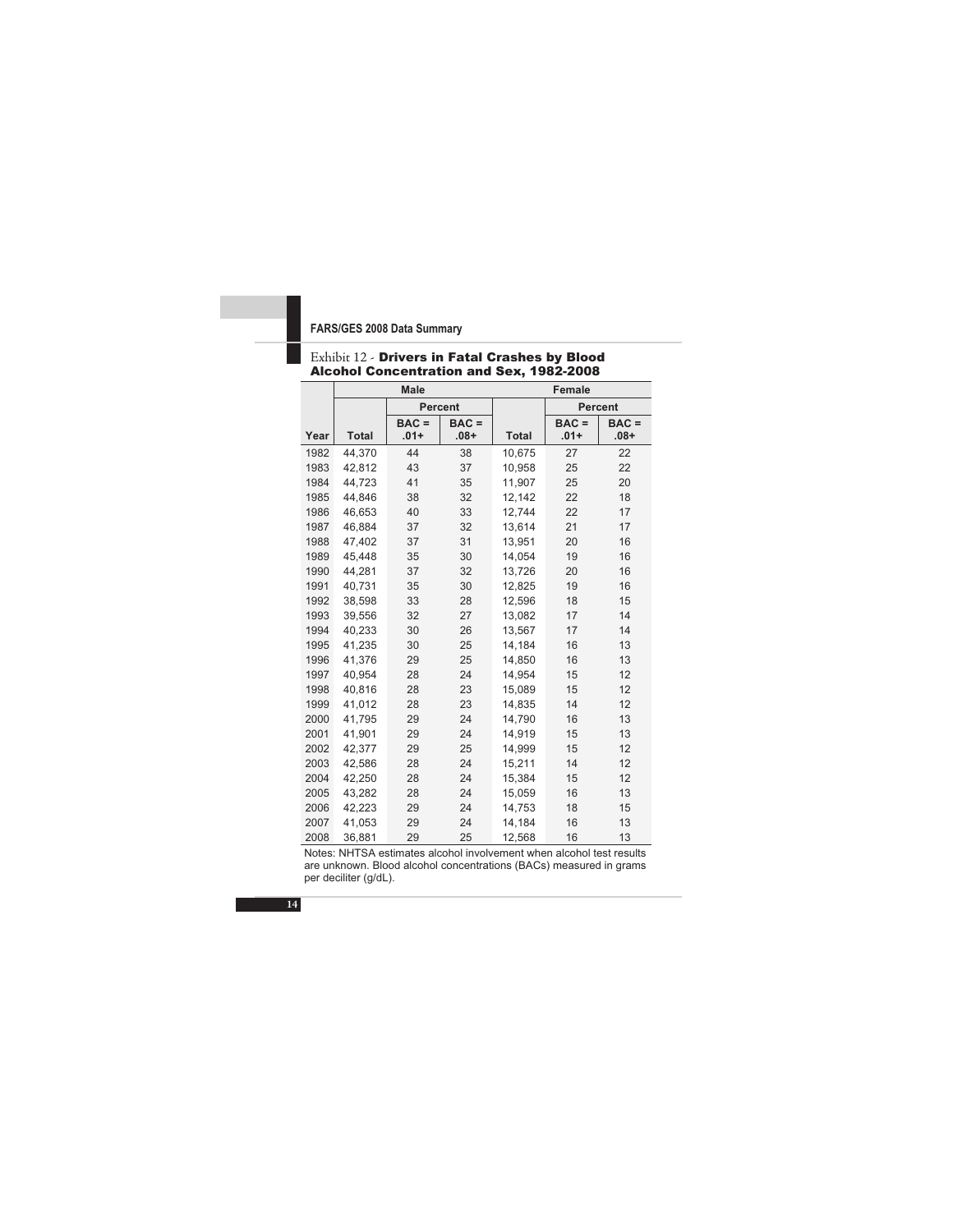|      |       | $BAC = .00$ |     | $BAC = .01-.07$ | $BAC = .08 +$ |      | <b>Total</b> |      |
|------|-------|-------------|-----|-----------------|---------------|------|--------------|------|
| Year | No.   | %           | No. | %               | No.           | $\%$ | No.          | $\%$ |
| 1982 | 3,132 | 51          | 321 | 5               | 2,701         | 44   | 6,154        | 100  |
| 1983 | 2,905 | 51          | 297 | 5               | 2,508         | 44   | 5,710        | 100  |
| 1984 | 3,159 | 53          | 283 | 5               | 2,465         | 42   | 5,907        | 100  |
| 1985 | 3,072 | 54          | 342 | 6               | 2,288         | 40   | 5,702        | 100  |
| 1986 | 3,104 | 54          | 334 | 6               | 2,264         | 40   | 5,702        | 100  |
| 1987 | 3,188 | 56          | 344 | 6               | 2,183         | 38   | 5,715        | 100  |
| 1988 | 3,364 | 58          | 287 | 5               | 2,173         | 37   | 5,825        | 100  |
| 1989 | 3,164 | 56          | 300 | 5               | 2.193         | 39   | 5,658        | 100  |
| 1990 | 3.185 | 57          | 260 | 5               | 2,150         | 38   | 5.595        | 100  |
| 1991 | 2,862 | 57          | 236 | 5               | 1,907         | 38   | 5,005        | 100  |
| 1992 | 2,712 | 56          | 231 | 5               | 1,868         | 39   | 4,812        | 100  |
| 1993 | 2,792 | 57          | 199 | 4               | 1,869         | 38   | 4,860        | 100  |
| 1994 | 2,782 | 59          | 230 | 5               | 1,725         | 36   | 4,737        | 100  |
| 1995 | 2,871 | 59          | 225 | 5               | 1,801         | 37   | 4,896        | 100  |
| 1996 | 2.749 | 58          | 212 | 4               | 1.816         | 38   | 4,777        | 100  |
| 1997 | 2.889 | 61          | 177 | $\overline{4}$  | 1,649         | 35   | 4,715        | 100  |
| 1998 | 2.743 | 59          | 248 | 5               | 1.689         | 36   | 4,680        | 100  |
| 1999 | 2,568 | 58          | 194 | $\overline{4}$  | 1.657         | 37   | 4,419        | 100  |
| 2000 | 2,535 | 59          | 213 | 5               | 1,541         | 36   | 4,288        | 100  |
| 2001 | 2,666 | 60          | 220 | 5               | 1,567         | 35   | 4,453        | 100  |
| 2002 | 2,670 | 60          | 193 | 4               | 1,589         | 36   | 4,451        | 100  |
| 2003 | 2,621 | 60          | 192 | 4               | 1,570         | 36   | 4,383        | 100  |
| 2004 | 2,563 | 60          | 208 | 5               | 1,535         | 36   | 4,306        | 100  |
| 2005 | 2,778 | 61          | 197 | 4               | 1,566         | 34   | 4,541        | 100  |
| 2006 | 2,580 | 58          | 222 | 5               | 1,661         | 37   | 4,463        | 100  |
| 2007 | 2,585 | 59          | 207 | 5               | 1,594         | 36   | 4,386        | 100  |
| 2008 | 2,400 | 58          | 177 | 4               | 1,529         | 37   | 4,106        | 100  |

Exhibit 13 - Pedestrians Killed, 14 Years and Older, by Blood Alcohol Concentration, 1982-2008

Notes: NHTSA estimates alcohol involvement when alcohol test results are unknown. Blood alcohol concentrations (BACs) measured in grams per deciliter (g/dL).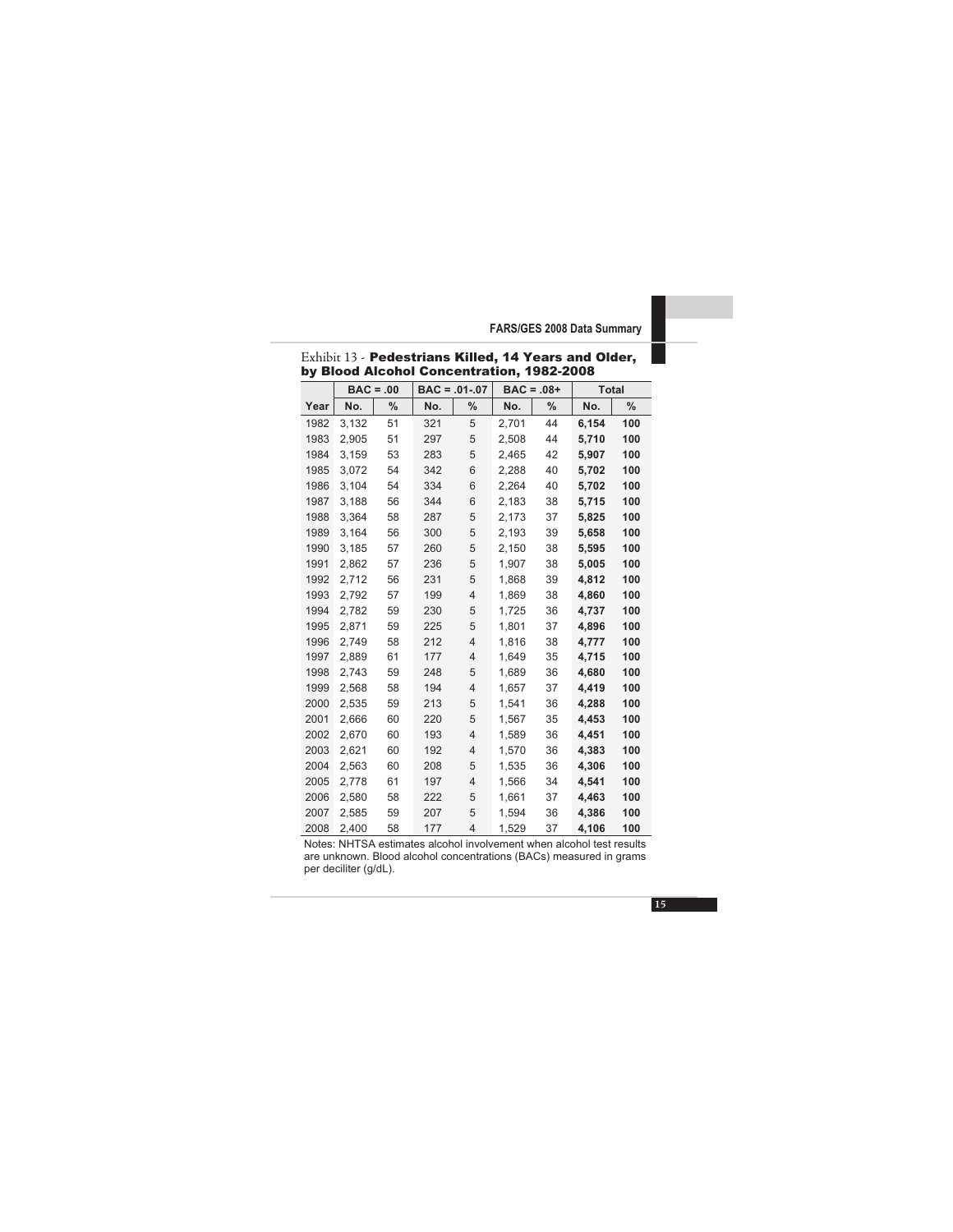#### Exhibit 14 - Persons Killed, by Age and Highest Driver Blood Alcohol Concentration in the Crash, 2008

|                             |                | ಸ್            | $\frac{8}{1}$ | $\frac{8}{1}$ | $\frac{8}{1}$ | $\frac{8}{1}$ | $\frac{8}{1}$ | $\frac{8}{1}$ | $\frac{8}{1}$ | $\frac{8}{100}$ | $\frac{8}{100}$ | $\frac{8}{100}$ | $\frac{8}{100}$ | $\frac{8}{100}$ | $\frac{8}{1}$ |                                                                                                                                                                   |
|-----------------------------|----------------|---------------|---------------|---------------|---------------|---------------|---------------|---------------|---------------|-----------------|-----------------|-----------------|-----------------|-----------------|---------------|-------------------------------------------------------------------------------------------------------------------------------------------------------------------|
|                             | <b>Total</b>   | ġ             | 411           | 396           | 826           | 4,497         | 3,940         | 6,379         | 5,414         | 5,750           | 4,036           | 2,464           | 3,069           | 54              | 37,261        |                                                                                                                                                                   |
|                             |                | ಸ್            | 22            | 20            | ಸ             | 35            | S3            | 52            | 47            | 38              | 26              | 17              | $\overline{C}$  | 38              | 57            |                                                                                                                                                                   |
|                             | .01 and Higher | $\frac{1}{2}$ | ଚ             | 80            | 173           | 1,554         | 2,086         | 3,322         | 2,531         | 2,188           | 1,058           | 414             | 317             | 30              | 13,846        |                                                                                                                                                                   |
|                             |                | ಸ್            | Þ             | 15            | $\frac{6}{2}$ | 28            | 46            | 46            | $\frac{4}{3}$ | 33              | ត               | ≌               | ∞               | 34              | 32            |                                                                                                                                                                   |
| Highest Driver BAC in Crash | 08 or Higher*  | ġ             | 69            | 60            | 135           | 1,246         | 1,816         | 2,909         | 2,227         | 1,881           | 846             | 325             | 233             | 27              | 11.773        |                                                                                                                                                                   |
|                             |                | ى<br>ج        | 5             |               | LΠ            |               |               |               |               | L٢              | 5               |                 |                 |                 | ဖ             |                                                                                                                                                                   |
|                             | $70 - 10.$     | $\frac{1}{2}$ | 22            | 20            | 38            | 308           | 270           | 413           | 304           | 308             | 212             | 89              | 85              | 3               | 2,072         |                                                                                                                                                                   |
|                             |                | ಸ್            | $\frac{8}{1}$ | 79            | 79            | 65            | 47            | 48            | 53            | 62              | 74              | 83              | 90              | 60              | C3            |                                                                                                                                                                   |
|                             | $\overline{0}$ | ş             | 319           | 314           | 652           | 2,928         | 1,835         | 3,034         | 2,872         | 3,554           | 2,972           | 2,043           | 2,748           | 48              | 23,317        |                                                                                                                                                                   |
|                             | Age            | (Years        | 45            | 5-9           | $10 - 15$     | $16 - 20$     | $21 - 24$     | 25-34         | $35 - 44$     | 45-54           | 55-64           | 65-74           | >74             | Unknown         | <b>Total</b>  | Notes: NHTSA estimates alcohol involvement when alcohol test results are unknown. Blood alcohol<br>*BAC of .08 g/dL or higher indicates alcohol-impaired driving. |

concentrations (BACs) measured in grams per deciliter (g/dL). concentrations (BACs) measured in grams per deciliter (g/dL).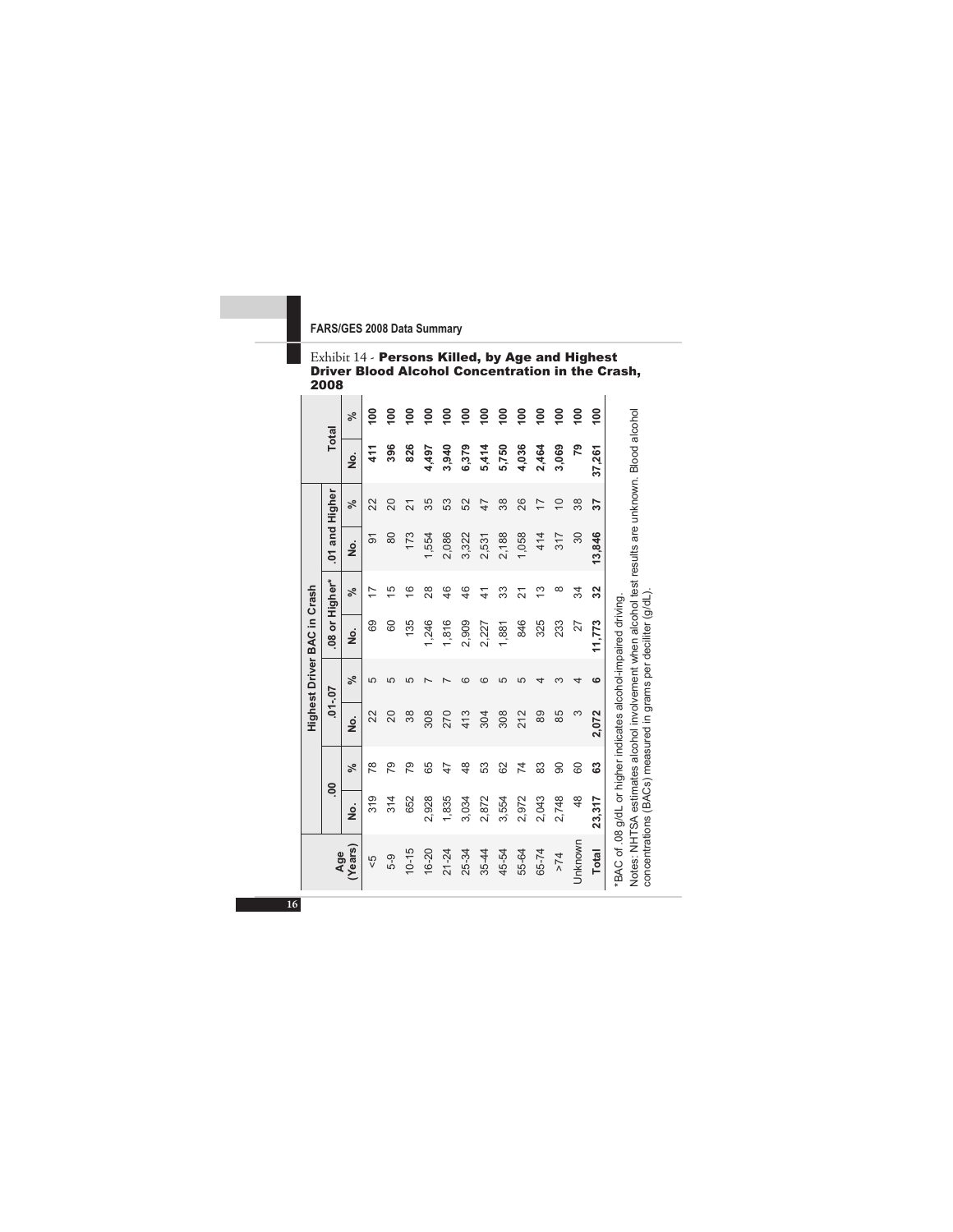|              |         | Drivers Involved<br>in Fatal Crashes |              |              | <b>Pedestrian Fatalities</b> |      |  |  |
|--------------|---------|--------------------------------------|--------------|--------------|------------------------------|------|--|--|
| Age<br>Group |         |                                      | $BAC = .08+$ |              | $BAC = .08 +$                |      |  |  |
| (years)      | Total   | No.                                  | $\%$         | <b>Total</b> | No.                          | $\%$ |  |  |
| <16          | 213     | 21                                   | 10           | 316          | 14                           | 4    |  |  |
| $16 - 20$    | 5.729   | 996                                  | 17           | 286          | 85                           | 30   |  |  |
| $21 - 34$    | 15.057  | 4.826                                | 32           | 852          | 427                          | 50   |  |  |
| $35 - 54$    | 17.075  | 3.945                                | 23           | 1.542        | 751                          | 49   |  |  |
| $55 - 64$    | 5.695   | 708                                  | 12           | 547          | 191                          | 35   |  |  |
| $65+$        | 5.569   | 304                                  | 5            | 803          | 66                           | 8    |  |  |
| Total        | *50.186 | 10.946                               | 22           | **4.378      | 1.551                        | 35   |  |  |

#### Exhibit 15 - Age and Alcohol, 2008

\*Includes 848 drivers of unknown age.

\*\*Includes 32 pedestrian fatalities of unknown age.

Notes: NHTSA estimates alcohol involvement when alcohol test results are unknown. Blood alcohol concentrations (BACs) measured in grams per deciliter (g/dL). BAC of .08 g/dL or higher indicates alcoholimpaired driving.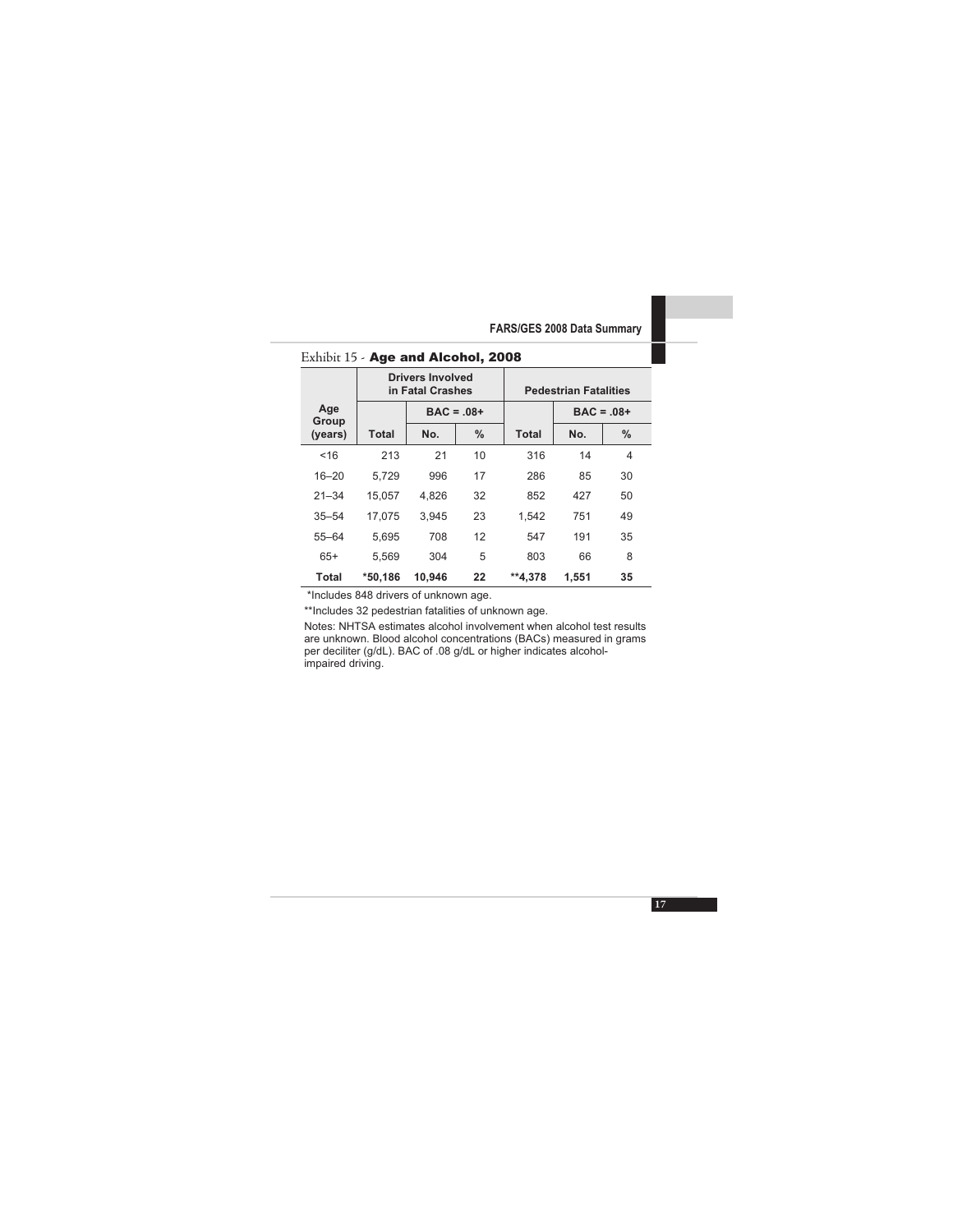#### Exhibit 16 - Persons Killed or Injured, by Person Type and Injury Severity, 2008

|                                    | <b>Total Killed</b><br>or Injured |                   | 1,514,000 | 632,000   | 1,000            | 2,146,000       | 101,000       |              | 73,000     | 53,000       | 9,000         | 135,000  | 2,383,000 |
|------------------------------------|-----------------------------------|-------------------|-----------|-----------|------------------|-----------------|---------------|--------------|------------|--------------|---------------|----------|-----------|
|                                    | Injured<br><b>Total</b>           |                   | 1,495,000 | 625,000   | 1,000            | 2,120,000       | 96,000        |              | 69,000     | 52,000       | 9,000         | 130,000  | 2,346,000 |
|                                    | <b>Other</b>                      |                   | 953,000   | 403,000   |                  | 1,356,000       | 20,000        |              | 31,000     | 22,000       | 5,000         | 58,000   | 1,434,000 |
| Persons Injured by Injury Severity | incapaci-<br>tating<br>Non-       |                   | 392,000   | 160,000   | 1,000            | 553,000         | 46,000        |              | 24,000     | 24,000       | 3,000         | 51,000   | 650,000   |
|                                    | Incapaci-<br>tating               |                   | 150,000   | 61,000    |                  | 211,000         | 30,000        |              | 13,000     | 6,000        | 1,000         | 21,000   | 262,000   |
|                                    | Persons<br>Killed                 |                   | 19,220    | 7,397     | 72               | 26,689          | 5,290         |              | 4,378      | 716          | 188           | 5,282    | 37,261    |
|                                    | Person Type                       | Vehicle Occupants | Driver    | Passenger | Unknown Occupant | <b>Subtotal</b> | Motorcyclists | Nonoccupants | Pedestrian | Pedalcyclist | Other/Unknown | Subtotal | Total     |

\*Less than 500. \*Less than 500.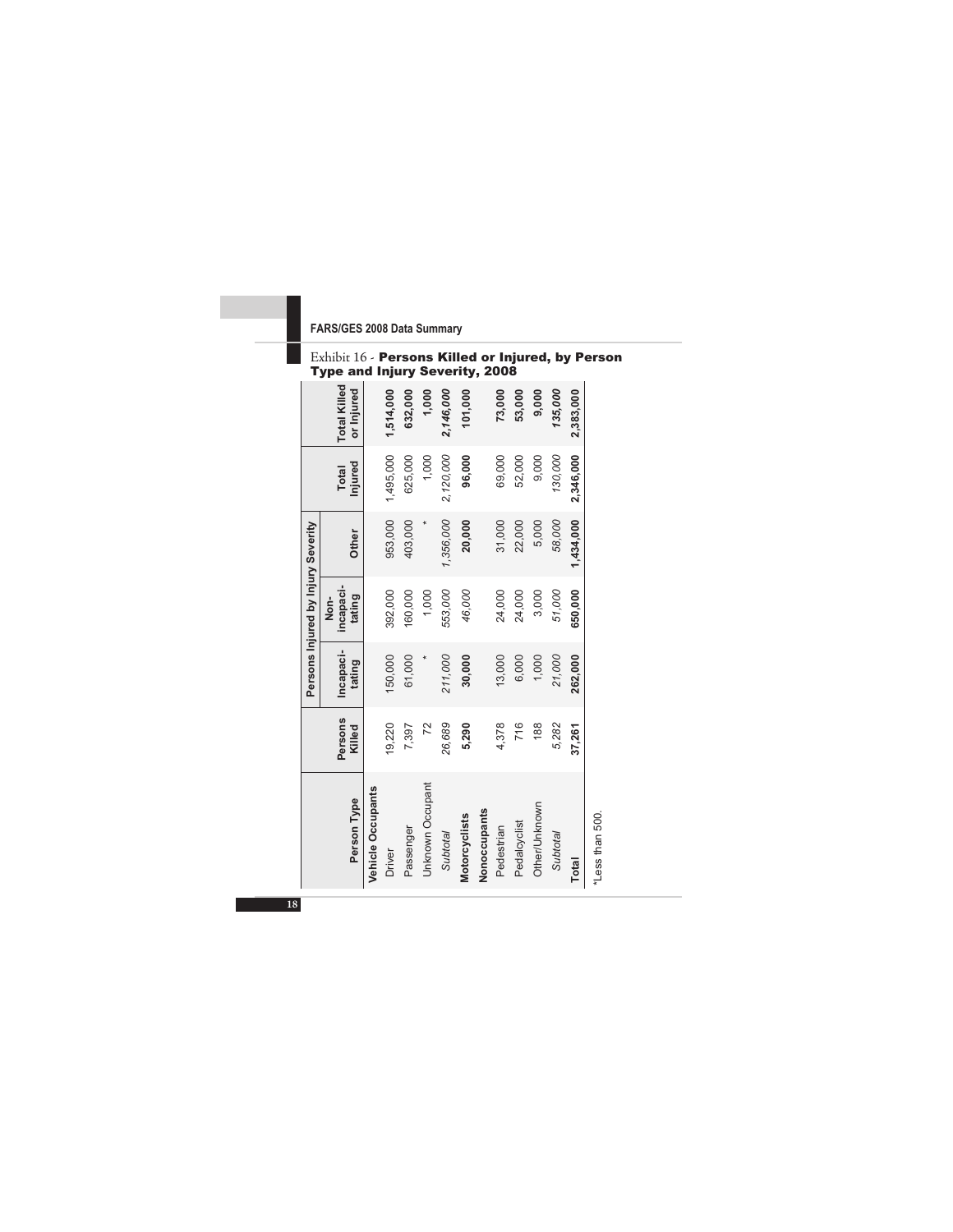| Motorcycle Riders Involved in Fatal Crashes, 2008                                                    |        |                |
|------------------------------------------------------------------------------------------------------|--------|----------------|
| <b>Factors</b>                                                                                       |        | Number Percent |
| Failure to keep in proper lane or running off road                                                   | 12,106 | 24.1           |
| Driving too fast for conditions or in excess of posted<br>speed limit or racing                      | 10,812 | 21.5           |
| Under the influence of alcohol, drugs, or medication                                                 | 7,186  | 14.3           |
| Inattentive (talking, eating, etc.)                                                                  | 4.711  | 9.4            |
| Failure to yield right of way                                                                        | 3,493  | 7.0            |
| Overcorrecting/oversteering                                                                          | 2,257  | 4.5            |
| Failure to obey traffic signs, signals, or officer                                                   | 2,059  | 4.1            |
| Swerving or avoiding due to wind, slippery surface,<br>vehicle, object, nonoccupant in roadway, etc. | 2,043  | 4.1            |
| Vision obscured (rain, snow, glare, lights, building,<br>trees, etc.)                                | 1,369  | 2.7            |
| Operating vehicle in erratic, reckless, careless, or<br>negligent manner                             | 1,334  | 2.7            |
| Making improper turn                                                                                 | 1,296  | 2.6            |
| Drowsy, asleep, fatiqued, ill, or blackout                                                           | 1,210  | 2.4            |
| Driving wrong way on one-way trafficway or on<br>wrong side of road                                  | 747    | 1.5            |
| Other factors                                                                                        | 8,491  | 16.9           |
| None reported                                                                                        | 17,358 | 34.6           |
| Unknown                                                                                              | 829    | 1.7            |
| <b>Total Drivers</b>                                                                                 | 50,186 | 100.0          |

#### Exhibit 17 - Related Factors for Drivers and Motorcycle Riders Involved in Fatal Crashes, 2008

Note: The sum of the numbers and percentages is greater than total drivers as more than one factor may be present for the same driver.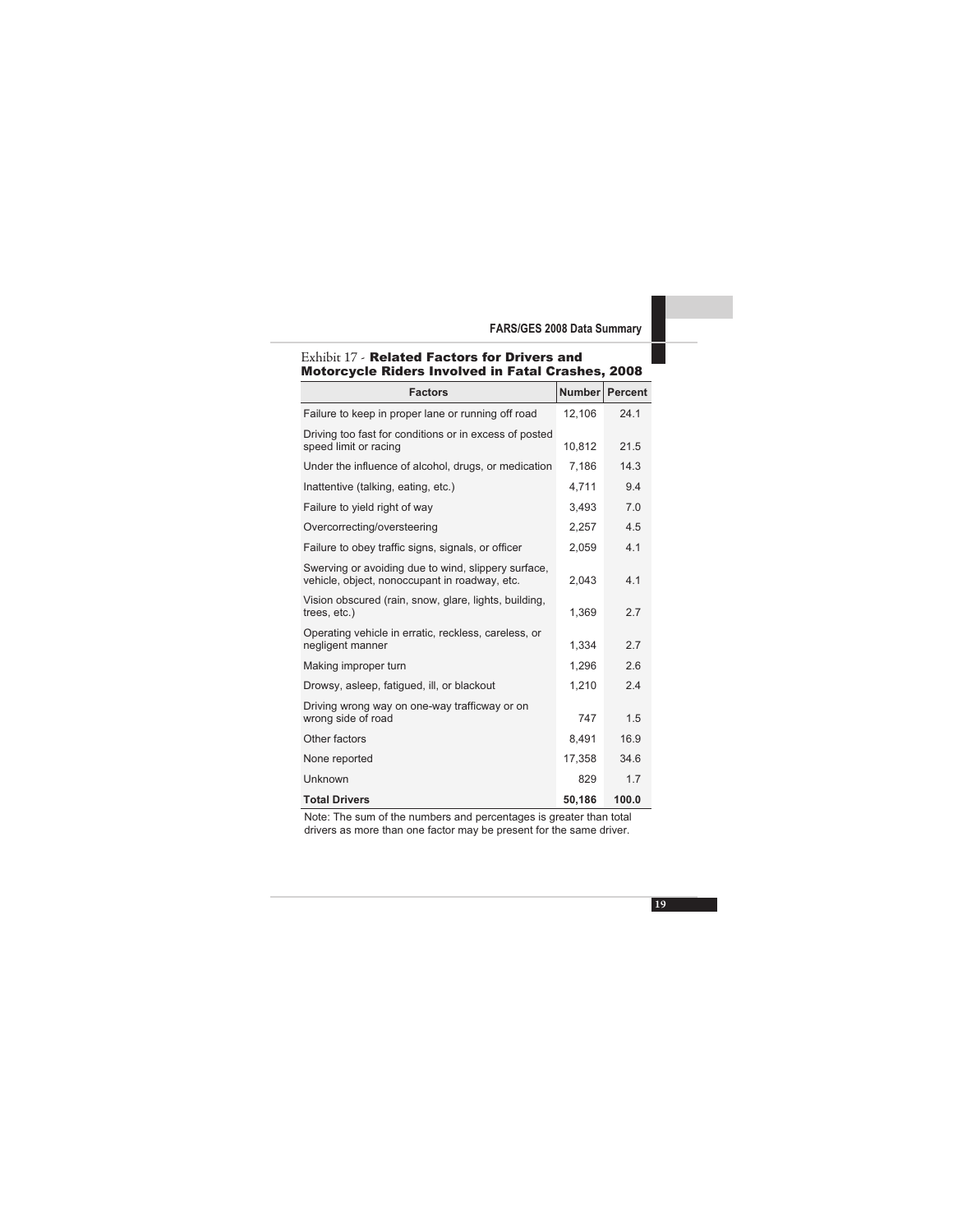|                |                                 |        |                | <b>Vehicle Type</b>     |                          |                                      |                  |                            |
|----------------|---------------------------------|--------|----------------|-------------------------|--------------------------|--------------------------------------|------------------|----------------------------|
| Age<br>(Years) | Passenger<br>Cars               | Light  | Large          |                         | Other/                   | Trucks Trucks Buses Unknown Subtotal | Motor-<br>cycles | <b>Total</b>               |
|                |                                 |        |                | <b>Occupants Killed</b> |                          |                                      |                  |                            |
| $5$            | 171                             | 126    | $\overline{2}$ | $\mathbf{0}$            | 5                        | 304                                  | 0                | 304                        |
| $5-9$          | 127                             | 134    | 4              | 4                       | 15                       | 284                                  | 3                | 287                        |
| $10 - 15$      | 275                             | 237    | 1              | $\overline{7}$          | 51                       | 571                                  | 31               | 602                        |
| 16-20          | 2,530                           | 1,148  | 6              | $\overline{7}$          | 81                       | 3,772                                | 375              | 4,147                      |
| $21 - 24$      | 1.876                           | 1.044  | 23             | $\overline{2}$          | 65                       | 3.010                                | 609              | 3,619                      |
| 25-34          | 2.488                           | 1,918  | 110            | 5                       | 106                      | 4,627                                | 1.084            | 5,711                      |
| 35-44          | 1,624                           | 1,681  | 156            | 5                       | 100                      | 3,566                                | 1,068            | 4,634                      |
| 45-54          | 1,585                           | 1,657  | 184            | $\overline{7}$          | 58                       | 3,491                                | 1,177            | 4,668                      |
| 55-64          | 1.184                           | 1.275  | 143            | 11                      | 50                       | 2.663                                | 684              | 3,347                      |
| 65-74          | 973                             | 790    | 37             | 12                      | 33                       | 1,845                                | 203              | 2,048                      |
| >74            | 1.732                           | 736    | 11             | $\overline{7}$          | 30                       | 2,516                                | 54               | 2,570                      |
| Unknown        | 22                              | 18     | $\mathbf 0$    | $\mathbf 0$             | $\Omega$                 | 40                                   | $\overline{2}$   | 42                         |
| <b>Total</b>   | 14,587                          | 10,764 | 677            | 67                      | 594                      | 26,689                               | 5,290            | 31,979                     |
|                |                                 |        |                |                         | <b>Occupants Injured</b> |                                      |                  |                            |
| < 5            | 27,000                          | 21,000 | ×              | 1,000                   | ÷                        | 49,000                               | $\star$          | 49,000                     |
| $5-9$          | 26,000                          | 24,000 | 1.000          | 1,000                   |                          | 52,000                               | $^\star$         | 53,000                     |
| $10 - 15$      | 45,000                          | 38,000 | $^{\star}$     | 3,000                   | 1.000                    | 87.000                               | 1.000            | 88,000                     |
| 16-20          | 233,000                         | 94,000 | ×              | 2,000                   | 2,000                    | 332,000                              | 9,000            | 340,000                    |
| $21 - 24$      | 161,000                         | 60,000 | 1,000          | 1,000                   | 1,000                    | 223,000 11,000                       |                  | 234,000                    |
| 25-34          | 248,000 143,000                 |        | 5,000          | 1,000                   | 2,000                    | 398,000 20,000                       |                  | 418,000                    |
| 35-44          | 174,000 135,000                 |        | 7.000          | 1.000                   | 1.000                    | 318,000 18,000                       |                  | 337,000                    |
| 45-54          | 163,000 125,000                 |        | 6,000          | 2,000                   | 1,000                    | 297,000 22,000                       |                  | 319,000                    |
| 55-64          | 113,000                         | 75,000 | 3,000          | 2,000                   | 1,000                    | 193,000 11,000                       |                  | 204,000                    |
| 65-74          | 60,000                          | 36,000 | 1,000          |                         | $\star$                  | 97,000                               | 3,000            | 100,000                    |
| >74            | 54,000                          | 18,000 | ×              | 1,000                   |                          | 73,000                               |                  | 73,000                     |
| <b>Total</b>   | 1,304,000 768,000 23,000 15,000 |        |                |                         | 9,000                    |                                      |                  | 2,120,000 96,000 2,216,000 |

#### Exhibit 18 - Vehicle Occupants Killed or Injured, by Age and Vehicle Type, 2008

\*Less than 500.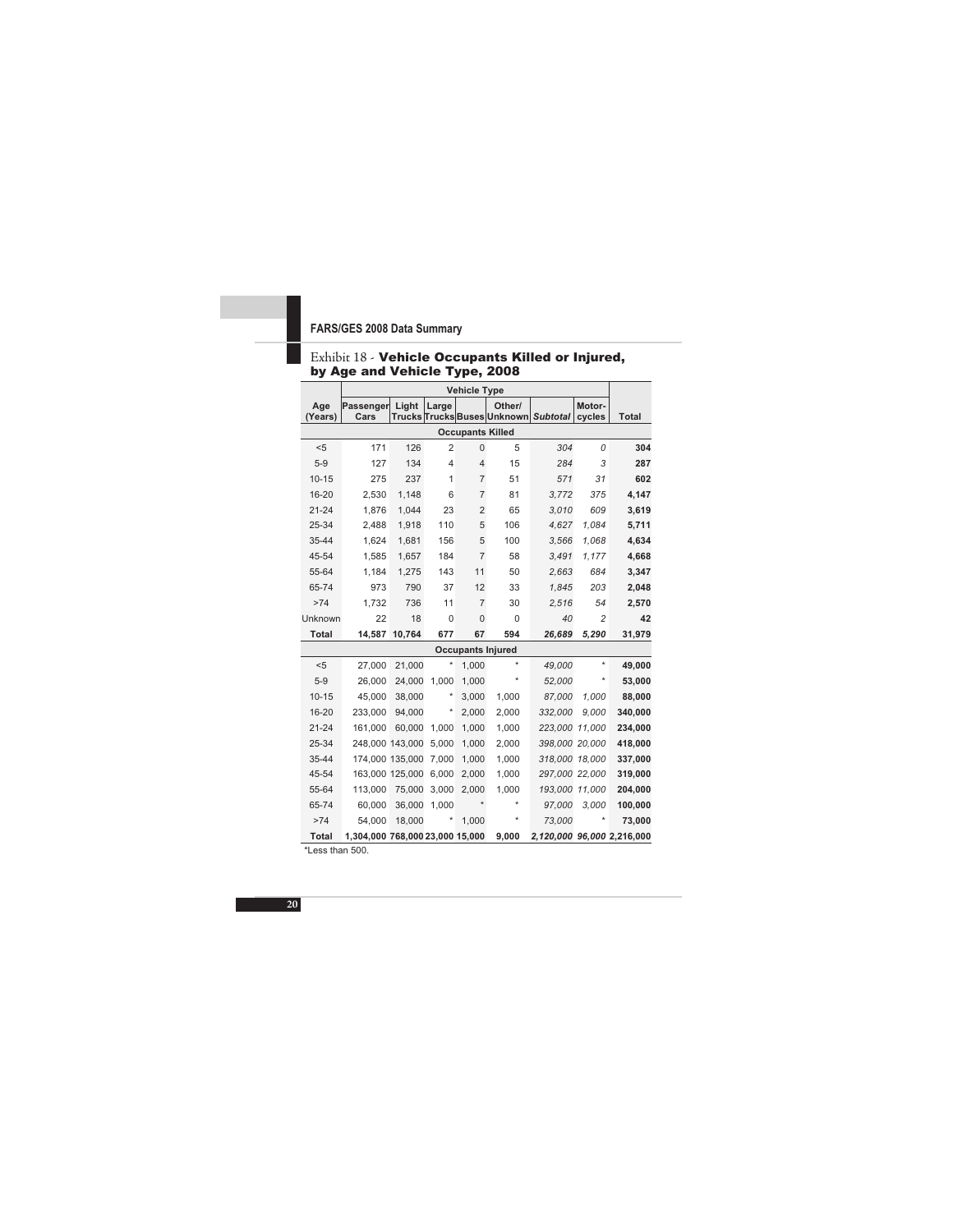

#### Exhibit 19 - Percent Rollover Occurrence by Vehicle Type and Crash Severity, 2008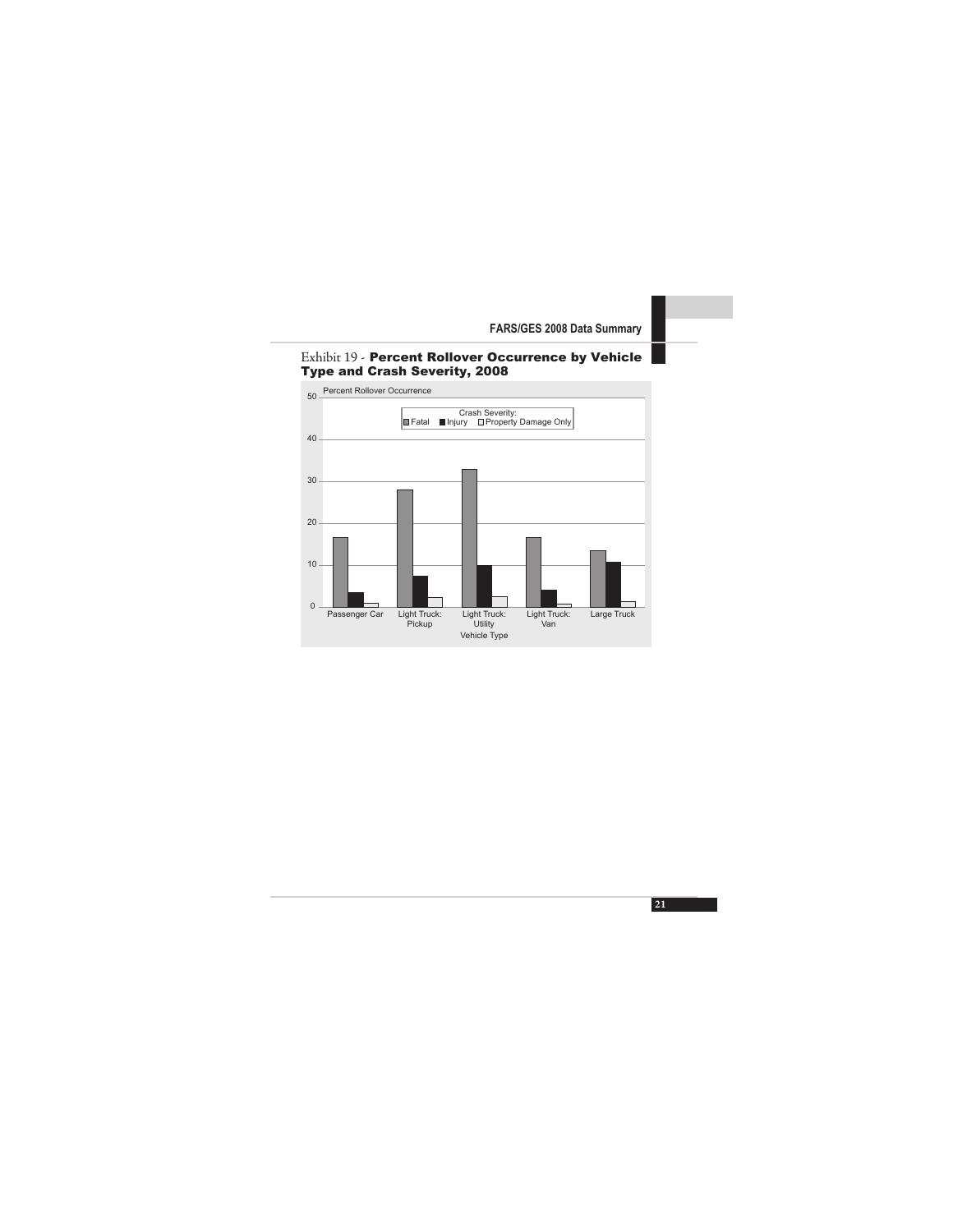#### Exhibit 20 - Vehicle Occupants Killed or Injured, by Vehicle Type and Ejection, 2008

| <b>Total</b> | Percent       |                  | 100.0            | 100.0         | 100.0<br>677 | 100.0<br>57 | 100.0<br>594  | 100.0      |                   | 100.0         | 100.0         | 100.0       | 100.0      | 100.0         | 100.0       |                                                                    |
|--------------|---------------|------------------|------------------|---------------|--------------|-------------|---------------|------------|-------------------|---------------|---------------|-------------|------------|---------------|-------------|--------------------------------------------------------------------|
|              | Number        |                  | 14,587           | 10,764        |              |             |               | 26,689     |                   | 1,304,000     | 768,000       | 23,000      | 15,000     | 9,000         | 2,120,000   |                                                                    |
| Unknown      | Percent       |                  | $0.\overline{3}$ | 0.4           | 0.6          | 0.0         | 3.0           | $\ddot{ }$ |                   | ****          | $***$         | *****       | *****      | *****         | ****        |                                                                    |
|              | <b>Number</b> |                  | 4                | $\frac{4}{1}$ |              |             | $\frac{8}{1}$ | 110        |                   | ****          | ****          | *****       | ****       | *****         | $***$       |                                                                    |
|              | Percent       | Occupants Killed | 79.7             | 62.4          | 74.7         | 67.2        | 54.2          | 72.0       | Occupants Injured | 99.7          | 99.2          | 97.8        | 100.0      | 76.0          | 99.4        |                                                                    |
| Not Ejected  | Number        |                  | 11,629           | 6,719         | 506          | 45          | 322           | 19,221     |                   | 1,300,000     | 762,000       | 22,000      | 15,000     | 7,000         | 2,107,000   |                                                                    |
|              | Percent       |                  | 20.0             | 37.2          | 24.7         | 32.8        | 42.8          | 27.6       |                   | $\frac{3}{2}$ | $\frac{8}{1}$ | 2.2         | $***$      | 24.0          | <u>0</u> .6 |                                                                    |
| Ejected*     | Number        |                  | 2,911            | 4,004         | 167          | 22          | 254           | 7,358      |                   | 4,000         | 6,000         | 1,000       | ***        | 2,000         | 13,000      |                                                                    |
|              | Vehicle Type  |                  | Passenger Car    | Light Truck   | Large Truck  | <b>Bus</b>  | Other/Unknown | Total**    |                   | Passenger Car | Light Truck   | Large Truck | <b>Bus</b> | Other/Unknown | Total**     | *Includes total and partial ejection.<br>**Excludes motorcyclists. |

\*\*Excludes motorcyclists. \*\*\*Less than 500. \*\*\*\*Not applicable.

\*\*\*Less than 500.<br>\*\*\*\*Not applicable.

**22**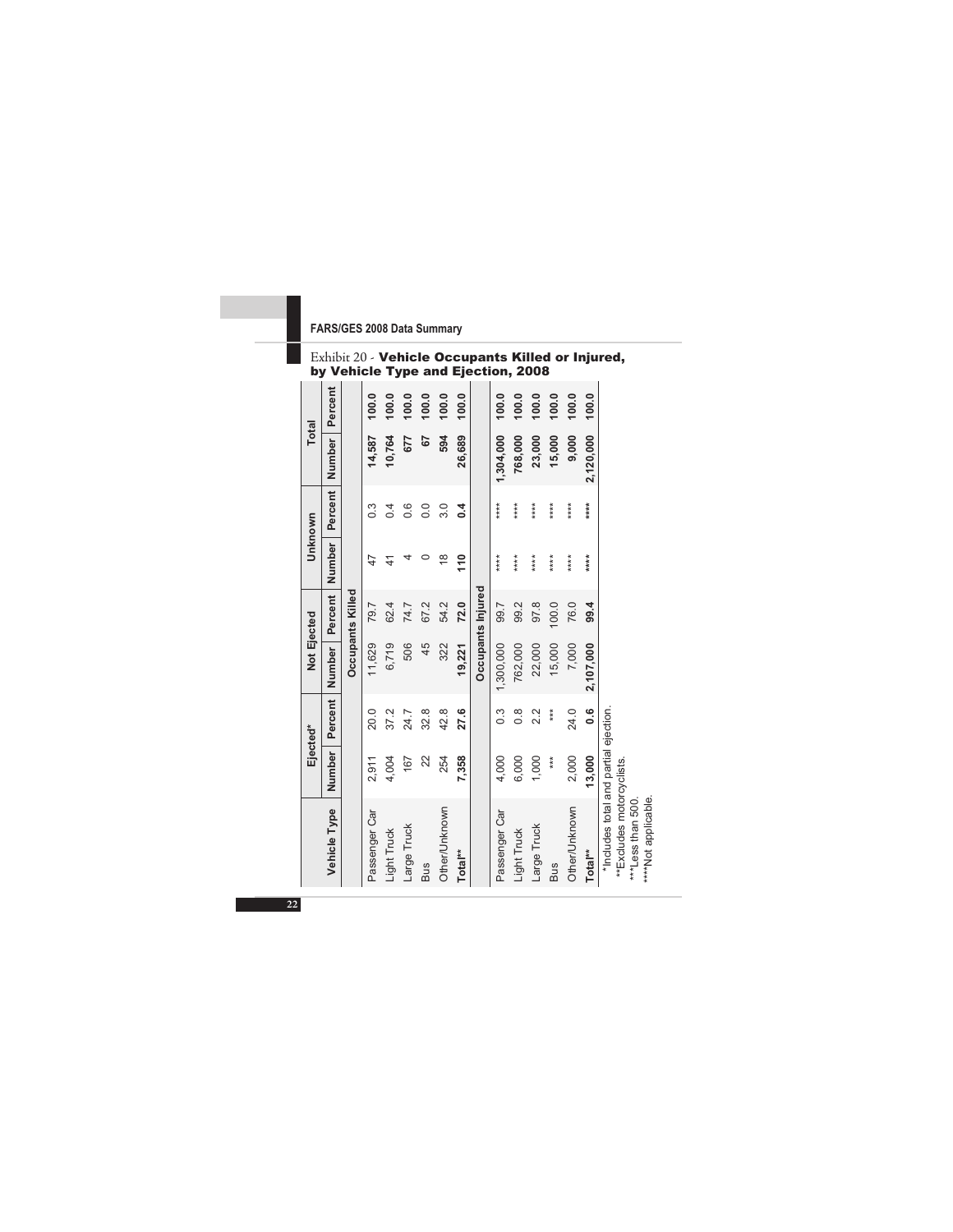|                         |                                   | Total                         |                             |                             |
|-------------------------|-----------------------------------|-------------------------------|-----------------------------|-----------------------------|
| Vehicle<br><b>Type</b>  | <b>Occupants</b><br><b>Killed</b> | Vehicle<br>Type               | <b>Occupants</b><br>Killed  | Occupants<br><b>Killed</b>  |
| Passenger Car           |                                   | Passenger Car                 |                             | 1.913                       |
| Passenger Car           | 3.103                             | <b>Light Truck</b>            | 725                         | 3,828                       |
| Passenger Car           | 1.257                             | Large Truck                   | 24                          | 1,281                       |
| Passenger Car           | 25                                | Motorcycle                    | 1.031                       | 1,056                       |
| Passenger Car           | 72                                | <b>Bus</b>                    | 3                           | 75                          |
| Passenger Car           | 55                                | Other/Unknown                 | 52                          | 107                         |
| <b>Light Truck</b>      | $\overline{\phantom{0}}$          | <b>Light Truck</b>            |                             | 1,416                       |
| <b>Light Truck</b>      | 1.023                             | Large Truck                   | 36                          | 1,059                       |
| <b>Light Truck</b>      | 12                                | Motorcycle                    | 1.154                       | 1,166                       |
| <b>Light Truck</b>      | 35                                | <b>Bus</b>                    | $\overline{2}$              | 37                          |
| <b>Light Truck</b>      | 33                                | Other/Unknown                 | 84                          | 117                         |
| Large Truck             |                                   | Large Truck                   |                             | 124                         |
| Large Truck             | 0                                 | Motorcycle                    | 207                         | 207                         |
| Large Truck             | 0                                 | <b>Bus</b>                    | $\overline{2}$              | $\mathfrak{p}$              |
| Large Truck             | 4                                 | Other/Unknown                 | 21                          | 25                          |
| Motorcycle              |                                   | Motorcycle                    |                             | 92                          |
| Motorcycle              | 13                                | <b>Bus</b>                    | $\Omega$                    | 13                          |
| Motorcycle              | 37                                | Other/Unknown                 | 4                           | 41                          |
| Other/Unknown           |                                   | Other/Unknown                 |                             | 35                          |
|                         |                                   | Total Occupants Killed        |                             | 12,594                      |
|                         |                                   | <b>Vehicle Types Involved</b> |                             | Total                       |
| Vehicle<br><b>Type</b>  | <b>Occupants</b><br>Injured       | Vehicle<br>Type               | <b>Occupants</b><br>Injured | <b>Occupants</b><br>Injured |
| Passenger Car           |                                   | Passenger Car                 |                             | 489,000                     |
| Passenger Car           | 347,000                           | <b>Light Truck</b>            | 229,000                     | 576,000                     |
| Passenger Car           | 28.000                            | Large Truck                   | 5.000                       | 33.000                      |
| Passenger Car           | 2.000                             | Motorcycle                    | 21,000                      | 22,000                      |
| Passenger Car           | 3.000                             | <b>Bus</b>                    | 8.000                       | 11,000                      |
| Passenger Car           | 1.000                             | Other/Unknown                 | 2.000                       | 3.000                       |
| <b>Light Truck</b>      |                                   | <b>Light Truck</b>            |                             | 226,000                     |
| <b>Light Truck</b>      | 19,000                            | Large Truck                   | 3,000                       | 22,000                      |
| <b>Light Truck</b>      | 1.000                             | Motorcycle                    | 18,000                      | 19,000                      |
| <b>Light Truck</b>      | 3,000                             | <b>Bus</b>                    | 5,000                       | 7,000                       |
| <b>Light Truck</b>      | 1.000                             | Other/Unknown                 | 1,000                       | 1,000                       |
| Large Truck             |                                   | Large Truck                   |                             | 3.000                       |
| Total Occupants Injured | 1,415,000                         |                               |                             |                             |

#### Exhibit 21 - Occupants Killed or Injured in Two-Vehicle Crashes, by Vehicle Types Involved, 2008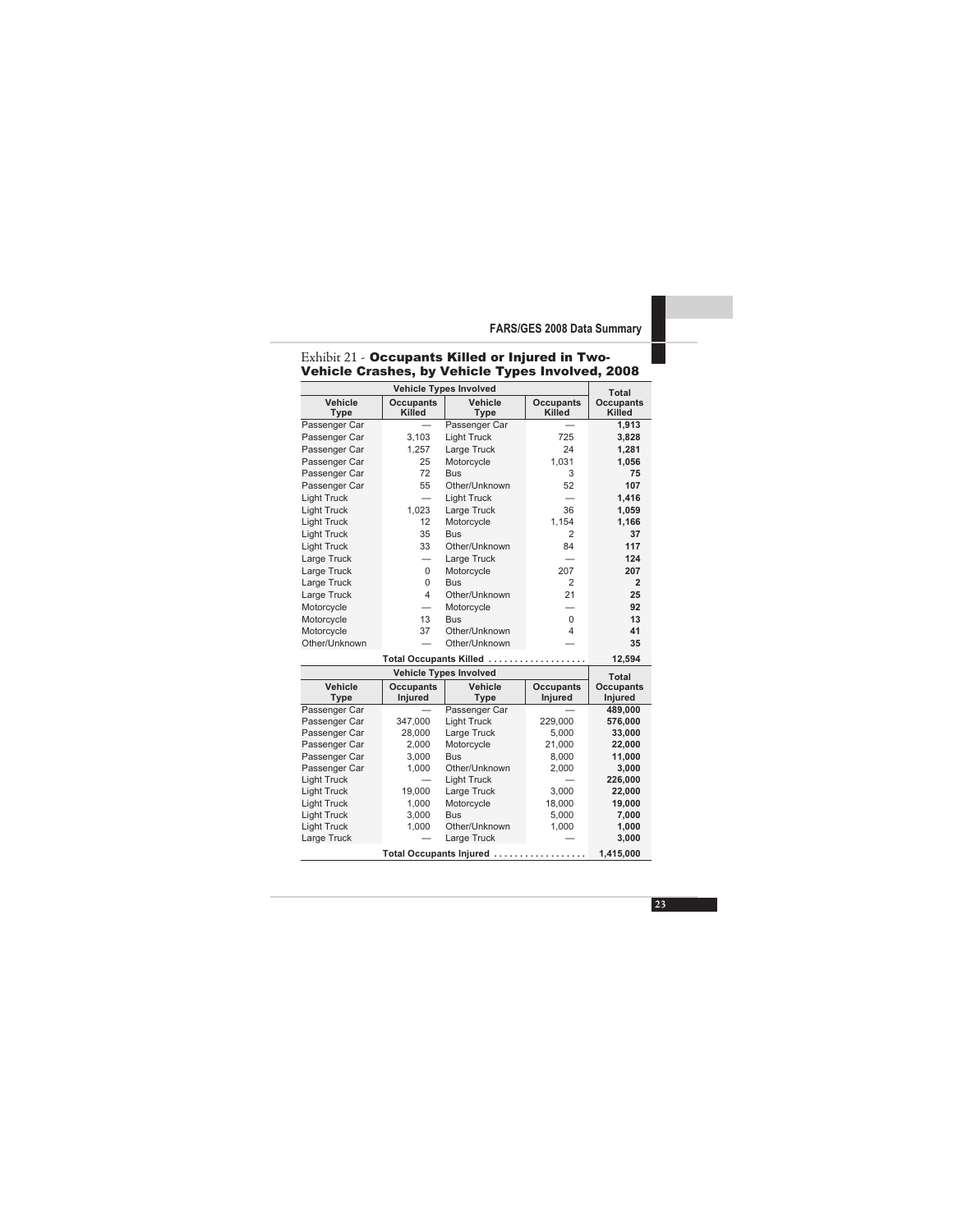#### Exhibit 22 - Passenger Car and Light Truck Occupants Killed or Injured, by Age and Restraint Use, 2008

|              |                | <b>Restraint Use</b> |                          |               |                |               |                     |               |
|--------------|----------------|----------------------|--------------------------|---------------|----------------|---------------|---------------------|---------------|
| Age          | <b>Used</b>    |                      | <b>Not Used</b>          |               | <b>Unknown</b> |               | <b>Total</b>        |               |
| (Years)      | No.            | $\frac{0}{0}$        | No.                      | $\frac{0}{0}$ | No.            | $\frac{0}{0}$ | No.                 | $\frac{0}{0}$ |
|              |                |                      | <b>Occupants Killed</b>  |               |                |               |                     |               |
| $5$          |                | 189 63.6             |                          | 93 31.3       | 15             | 5.1           |                     | 297 100.0     |
| $5-9$        |                | 138 52.9             |                          | 102 39.1      | 21             | 8.0           |                     | 261 100.0     |
| $10 - 15$    |                | 159 31.1             |                          | 310 60.5      | 43             | 8.4           |                     | 512 100.0     |
| 16-20        | 1,360 37.0     |                      | 2.014 54.8               |               | 304            | 8.3           |                     | 3,678 100.0   |
| $21 - 24$    |                | 946 32.4             | 1.727 59.1               |               | 247            | 8.5           |                     | 2.920 100.0   |
| 25-34        | 1,402 31.8     |                      | 2.674 60.7               |               | 330            | 7.5           | 4,406 100.0         |               |
| 35-44        | 1,157 35.0     |                      | 1.898 57.4               |               | 250            | 7.6           |                     | 3,305 100.0   |
| 45-54        | 1,349 41.6     |                      | 1,703 52.5               |               | 190            | 5.9           |                     | 3,242 100.0   |
| 55-64        | 1,285 52.3     |                      | 1.023 41.6               |               | 151            | 6.1           |                     | 2,459 100.0   |
| 65-74        | 1.057 60.0     |                      |                          | 606 34.4      | 100            | 5.7           |                     | 1.763 100.0   |
| >74          | 1,592 64.5     |                      |                          | 700 28.4      | 176            | 7.1           | 2,468 100.0         |               |
| Unknown      |                | 8 20.0               |                          | 15 37.5       | 17             | 42.5          |                     | 40 100.0      |
| <b>Total</b> | 10,642 42.0    |                      | 12,865 50.7              |               | 1,844          | 7.3           | 25,351 100.0        |               |
|              |                |                      | <b>Occupants Injured</b> |               |                |               |                     |               |
| $5$          | 43,000 88.7    |                      | 3,000                    | 5.6           | 3,000          | 5.7           | 48,000 100.0        |               |
| $5-9$        | 40,000 78.4    |                      | 3,000                    | 6.8           | 7,000          | 14.8          | 51,000 100.0        |               |
| $10 - 15$    | 68.000 82.3    |                      | 9.000                    | 10.9          | 6.000          | 6.8           | 83,000 100.0        |               |
| 16-20        | 269,000 82.3   |                      | 34,000                   | 10.5          | 24,000         | 7.2           | 327,000 100.0       |               |
| $21 - 24$    | 180.000 81.8   |                      | 21.000                   | 9.3           | 20,000         | 8.9           | 221,000 100.0       |               |
| 25-34        | 326.000 83.5   |                      | 28,000                   | 7.2           | 37.000         | 9.4           | 391.000 100.0       |               |
| 35-44        | 273,000 88.2   |                      | 16,000                   | 5.2           | 20,000         | 6.5           | 309,000 100.0       |               |
| 45-54        | 259.000 90.0   |                      | 13.000                   | 4.5           | 16.000         | 5.5           | 288.000 100.0       |               |
| 55-64        | 171,000 90.9   |                      | 8,000                    | 4.2           | 9,000          | 4.9           | 188,000 100.0       |               |
| 65-74        | 88,000 91.8    |                      | 4,000                    | 4.1           | 4,000          | 4.1           | 96,000 100.0        |               |
| >74          | 67,000 93.8    |                      | 2.000                    | 3.1           | 2.000          | 3.1           | 72.000 100.0        |               |
| <b>Total</b> | 1,784,000 86.1 |                      | 141,000                  | 6.8           | 147,000        |               | 7.1 2,072,000 100.0 |               |

Note: Restraint use is determined by police and may be overreported for survivors.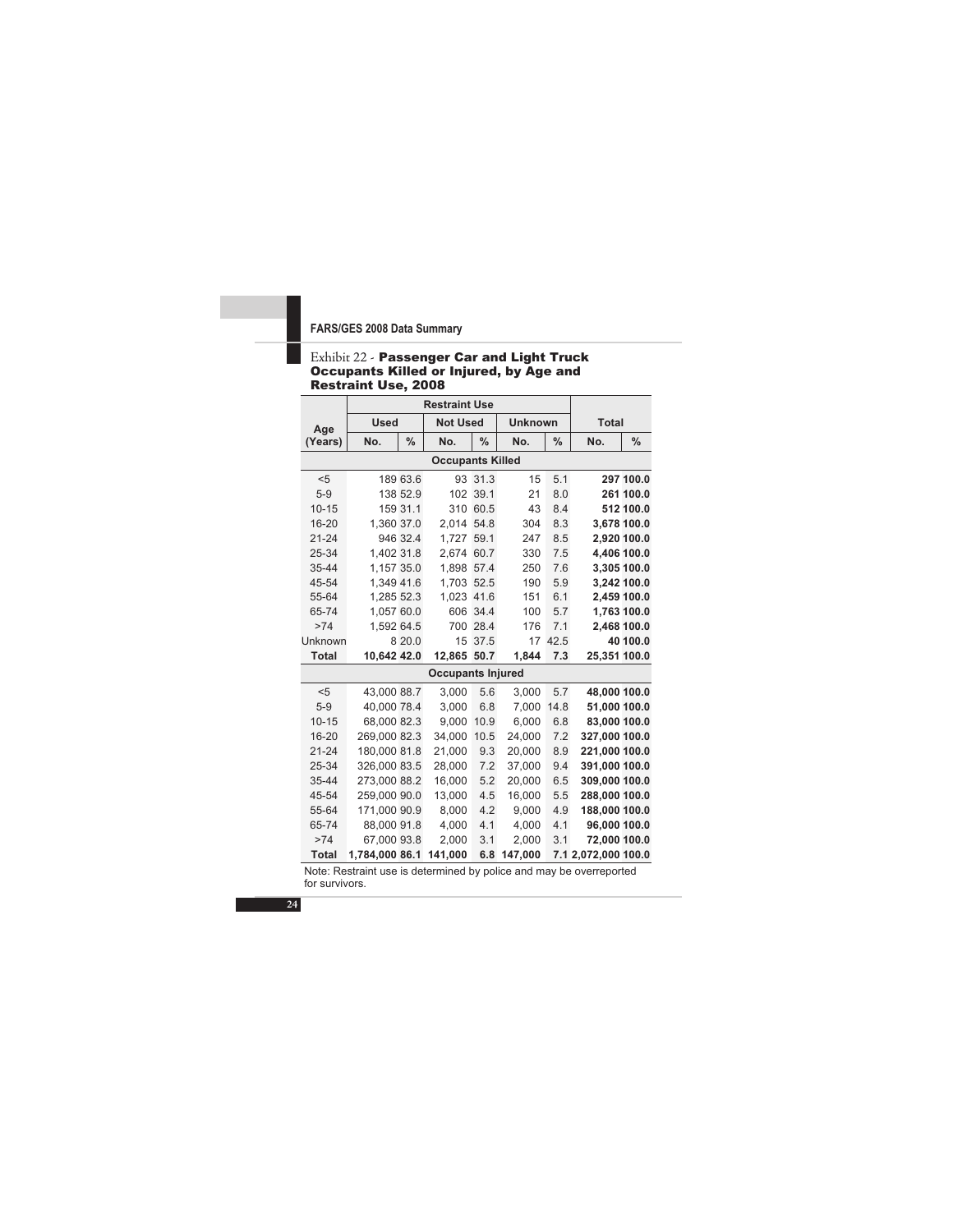| Involving Large Trucks, Zuvo                                            |               |                        |
|-------------------------------------------------------------------------|---------------|------------------------|
| <b>Killed</b>                                                           | <b>Number</b> | Percentage<br>of Total |
| Occupants of Large Trucks                                               | 677           | 16                     |
| Single-Vehicle Crashes                                                  | 430           | 10                     |
| Multiple-Vehicle Crashes                                                | 247           | 6                      |
| Occupants of Other Vehicles in Crashes<br><b>Involving Large Trucks</b> | 3,139         | 74                     |
| Nonoccupants (Pedestrians, Pedalcyclists, etc.)                         | 413           | 10                     |
| Total                                                                   | 4,229         | 100                    |
| <b>Injured</b>                                                          | <b>Number</b> | Percentage<br>of Total |
| Occupants of Large Trucks                                               | 23,000        | 26                     |
| Single-Vehicle Crashes                                                  | 10,000        | 11                     |
| Multiple-Vehicle Crashes                                                | 13,000        | 15                     |
| Occupants of Other Vehicles in Crashes<br><b>Involving Large Trucks</b> | 64,000        | 71                     |
| Nonoccupants (Pedestrians, Pedalcyclists, etc.)                         | 3,000         | 3                      |
| <b>Total</b>                                                            | 90,000        | 100                    |

#### Exhibit 23 - Persons Killed or Injured in Crashes Involving Large Trucks, 2008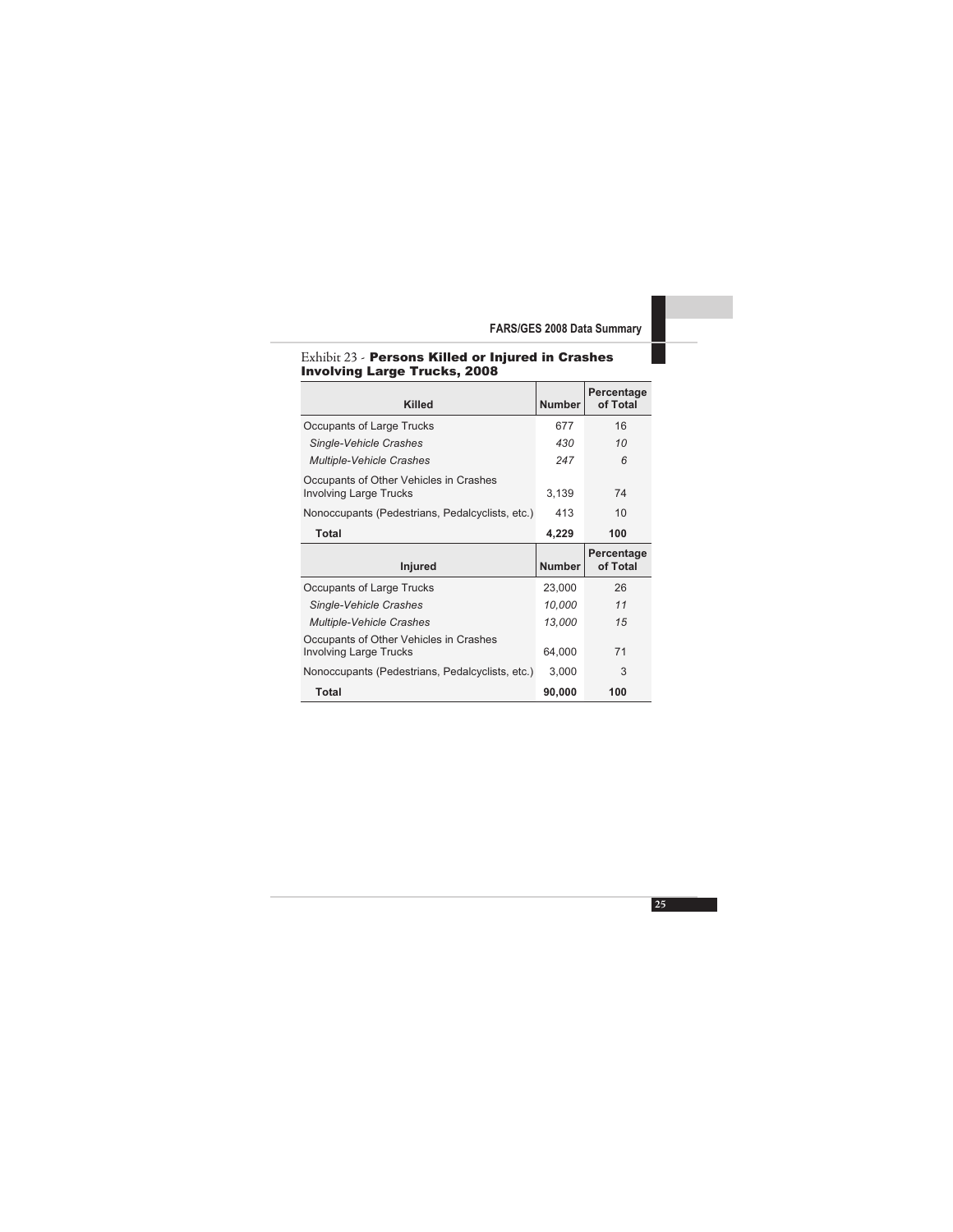#### Exhibit 24 - Principal Impact Points in Two-Vehicle Fatal Crashes Involving Large Trucks, 2008

| <b>Impact Point</b>      | <b>Impact Point on Other Vehicle</b> |           |                   |       |              |  |
|--------------------------|--------------------------------------|-----------|-------------------|-------|--------------|--|
| on Large<br><b>Truck</b> | Front                                | Left Side | <b>Right Side</b> | Rear  | <b>Total</b> |  |
| <b>Front</b>             | 30%                                  | 16%       | 14%               | 5%    | 65%          |  |
| <b>Left Side</b>         | 7%                                   | 1%        | 1%                | 0%    | 9%           |  |
| <b>Right Side</b>        | 5%                                   | 1%        | 0%                | $0\%$ | 6%           |  |
| Rear                     | 18%                                  | 1%        | 1%                | $0\%$ | 19%          |  |
| Total                    | 60%                                  | 19%       | 15%               | 6%    | 100%         |  |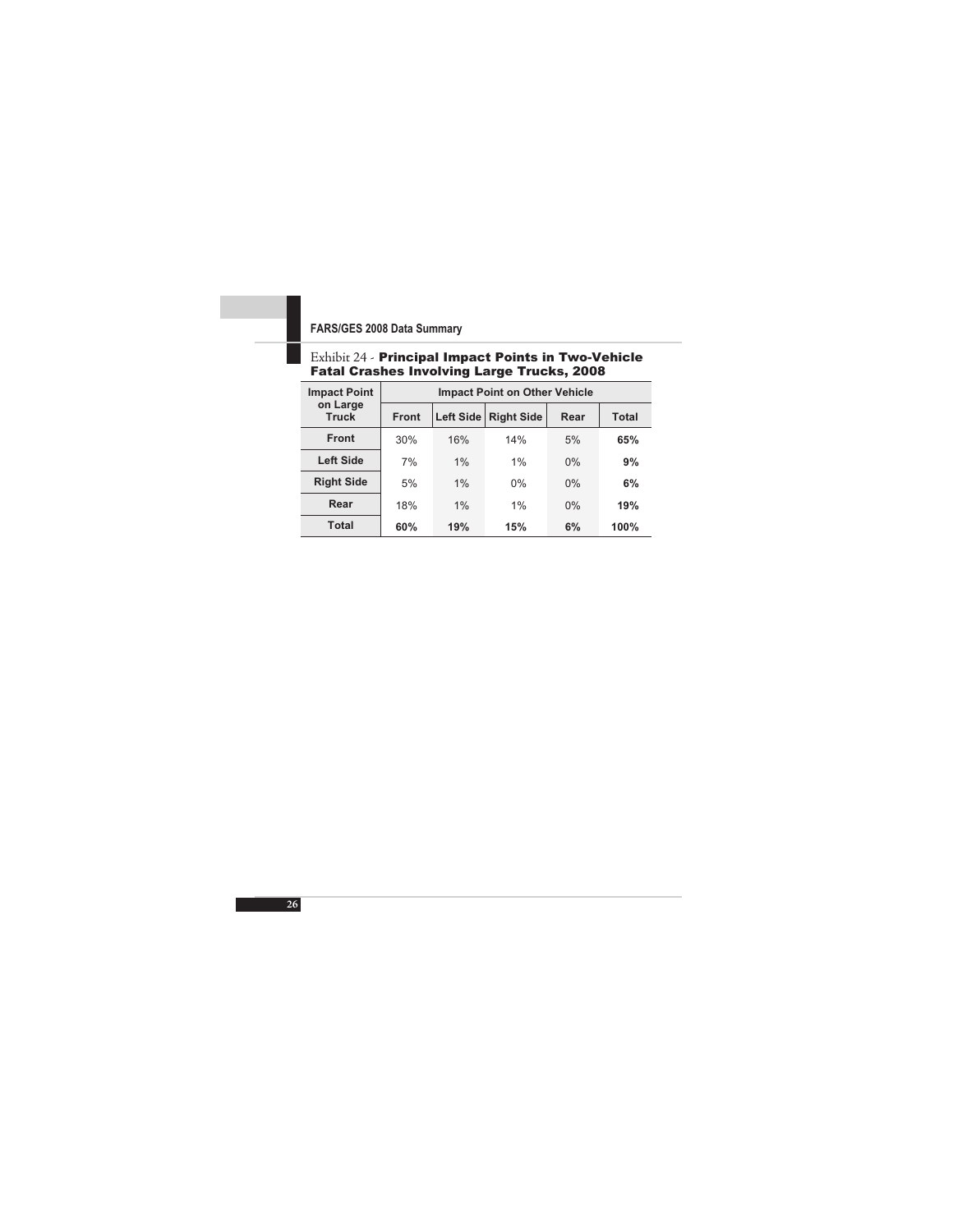

#### Exhibit 25 - Speeding Drivers in Fatal Crashes by Age and Sex, 2008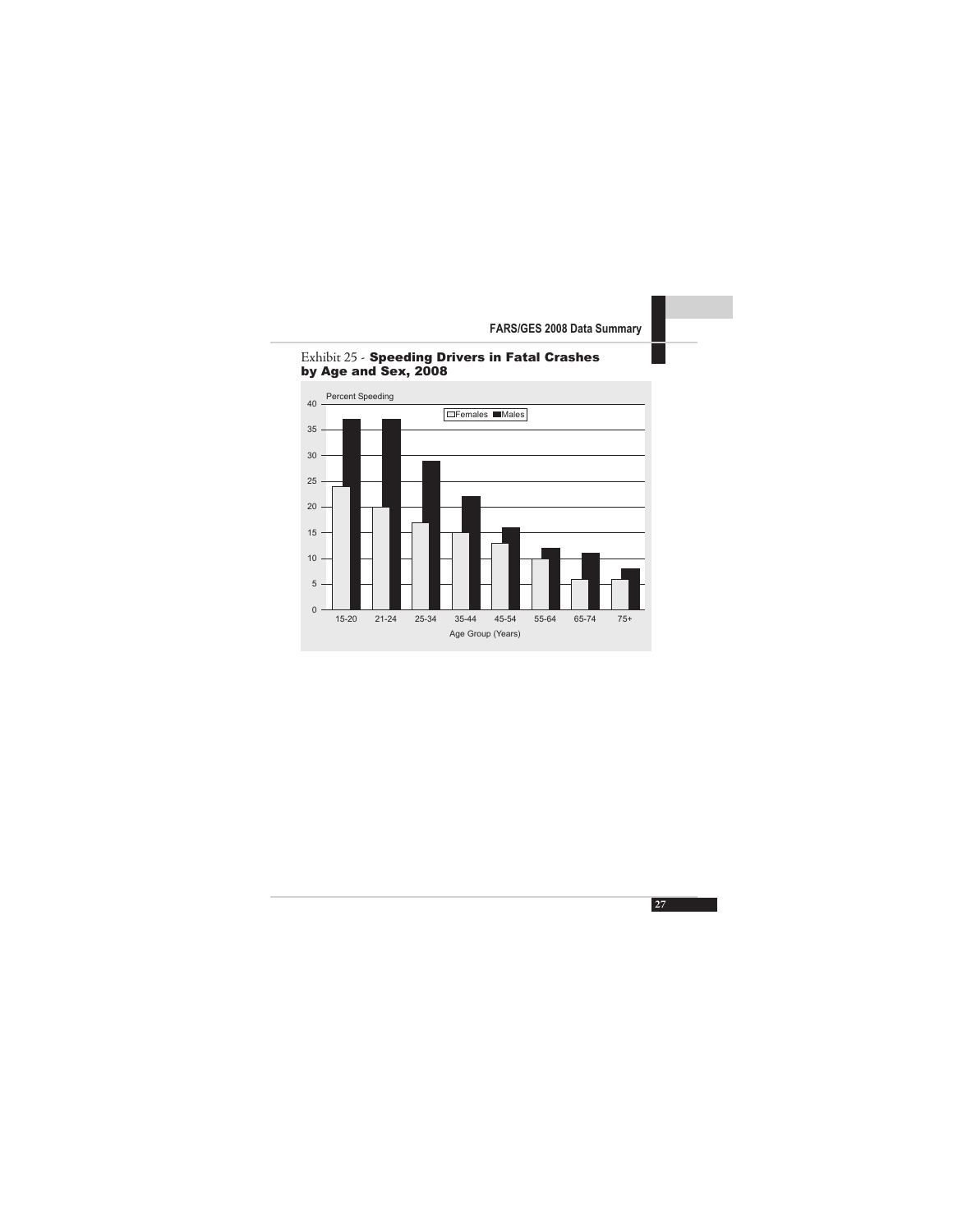#### Exhibit 26 - Lives Saved, 1975-2008

|              | <b>Lives Saved</b>                            |                               |                                      |                                   | <b>Additional Lives That</b>          |                                             |                                   |
|--------------|-----------------------------------------------|-------------------------------|--------------------------------------|-----------------------------------|---------------------------------------|---------------------------------------------|-----------------------------------|
|              | <b>Passenger Vehicle</b><br><b>Restraints</b> |                               |                                      |                                   | 21-Year-                              | <b>Would Have Been</b><br>Saved at 100% Use |                                   |
|              | Child<br>Year Restraints                      | <b>Safety</b><br><b>Belts</b> | <b>Frontal</b><br>Air<br><b>Bags</b> | Motor-<br>cycle<br><b>Helmets</b> | <b>Old</b><br><b>Drinking</b><br>Age* | <b>Safety</b><br><b>Belts</b>               | Motor-<br>cycle<br><b>Helmets</b> |
| 1975         | 36                                            | 978                           | 0                                    | 823                               | 412                                   | 13,301                                      | 1,164                             |
| 1976         | 20                                            | 796                           | $\mathbf 0$                          | 788                               | 436                                   | 13,851                                      | 1,189                             |
| 1977         | 35                                            | 682                           | 0                                    | 970                               | 474                                   | 14,460                                      | 1,472                             |
| 1978         | 25                                            | 679                           | 0                                    | 900                               | 509                                   | 15.541                                      | 1,588                             |
| 1979         | 49                                            | 594                           | 0                                    | 885                               | 575                                   | 15,726                                      | 1,676                             |
| 1980         | 49                                            | 575                           | 0                                    | 871                               | 595                                   | 15,730                                      | 1,744                             |
| 1981         | 69                                            | 548                           | 0                                    | 843                               | 633                                   | 15,222                                      | 1,667                             |
| 1982         | 75                                            | 678                           | 0                                    | 816                               | 578                                   | 13,250                                      | 1,528                             |
| 1983         | 105                                           | 809                           | 0                                    | 735                               | 609                                   | 12,913                                      | 1,450                             |
| 1984         | 126                                           | 1,197                         | 0                                    | 813                               | 709                                   | 13,227                                      | 759                               |
| 1985         | 153                                           | 2,435                         | 0                                    | 788                               | 701                                   | 12,508                                      | 764                               |
| 1986         | 166                                           | 4,094                         | 0                                    | 807                               | 840                                   | 12,728                                      | 751                               |
| 1987         | 213                                           | 5,141                         | $\overline{c}$                       | 667                               | 1,071                                 | 12,678                                      | 697                               |
| 1988         | 248                                           | 5,959                         | 5                                    | 622                               | 1.148                                 | 12,674                                      | 644                               |
| 1989         | 238                                           | 6,333                         | 8                                    | 561                               | 1,093                                 | 12,256                                      | 553                               |
| 1990         | 222                                           | 6,592                         | 37                                   | 655                               | 1,033                                 | 11,761                                      | 541                               |
| 1991         | 253                                           | 6,838                         | 71                                   | 595                               | 941                                   | 10,812                                      | 467                               |
| 1992         | 292                                           | 7,020                         | 108                                  | 641                               | 795                                   | 10,195                                      | 323                               |
| 1993         | 313                                           | 7,773                         | 190                                  | 671                               | 816                                   | 10,212                                      | 336                               |
| 1994         | 420                                           | 9,219                         | 309                                  | 625                               | 848                                   | 9,507                                       | 339                               |
| 1995         | 408                                           | 9,882                         | 536                                  | 624                               | 851                                   | 9,781                                       | 326                               |
| 1996         | 480                                           | 10,710                        | 783                                  | 617                               | 846                                   | 9,459                                       | 324                               |
| 1997         | 444                                           | 11,259                        | 973                                  | 627                               | 846                                   | 9,096                                       | 315                               |
| 1998         | 438                                           | 11,680                        | 1,208                                | 660                               | 861                                   | 8,690                                       | 369                               |
| 1999         | 447                                           | 11,941                        | 1.491                                | 745                               | 901                                   | 8,809                                       | 396                               |
| 2000         | 479                                           | 12,882                        | 1,716                                | 872                               | 922                                   | 8,245                                       | 478                               |
| 2001         | 388                                           | 13,295                        | 1,978                                | 947                               | 927                                   | 8,016                                       | 558                               |
| 2002         | 383                                           | 14,264                        | 2,324                                | 992                               | 922                                   | 6,837                                       | 576                               |
| 2003         | 447                                           | 15,095                        | 2,519                                | 1,173                             | 918                                   | 6,151                                       | 651                               |
| 2004         | 455                                           | 15,548                        | 2,660                                | 1,324                             | 927                                   | 5,874                                       | 673                               |
| 2005         | 424                                           | 15,688                        | 2,752                                | 1,554                             | 882                                   | 5,667                                       | 731                               |
| 2006         | 427                                           | 15,458                        | 2,824                                | 1,667                             | 888                                   | 5,468                                       | 756                               |
| 2007         | 388                                           | 15,223                        | 2,800                                | 1,788                             | 831                                   | 5,048                                       | 805                               |
| 2008         | 244                                           | 13,250                        | 2,546                                | 1,829                             | 714                                   | 4,152                                       | 823                               |
| <b>Total</b> | 8,959                                         | 255,115                       | 27,840                               | 30,495                            | 27,052                                | 359,845                                     | 27,433                            |

\*Estimated reductions in deaths that resulted from the presence of laws establishing a minimum legal age of 21 years for the consumption of alcoholic beverages.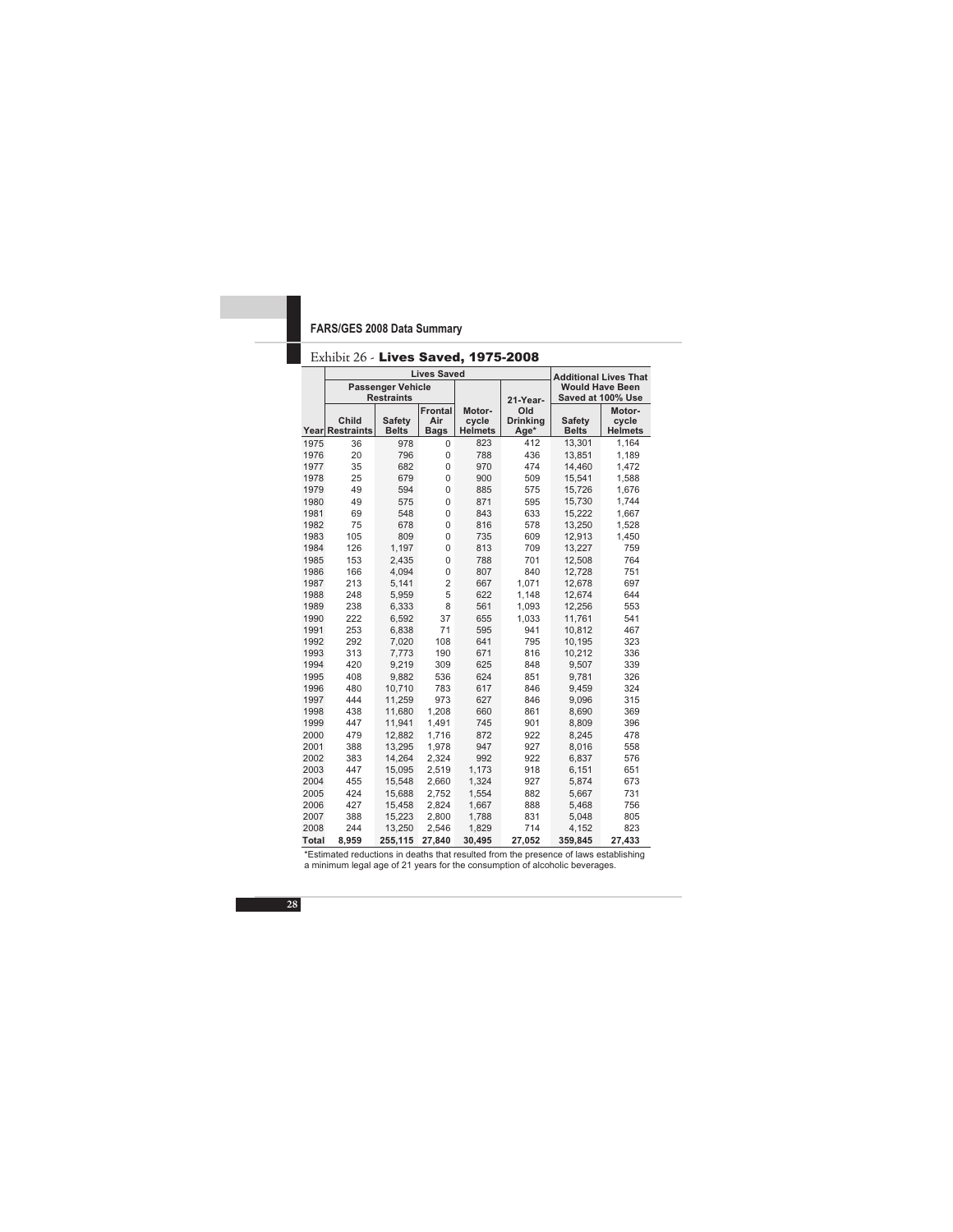| <b>NOTES</b> |  |  |
|--------------|--|--|
|              |  |  |
|              |  |  |
|              |  |  |
|              |  |  |
|              |  |  |
|              |  |  |
|              |  |  |
|              |  |  |
|              |  |  |
|              |  |  |
|              |  |  |
|              |  |  |
|              |  |  |
|              |  |  |
|              |  |  |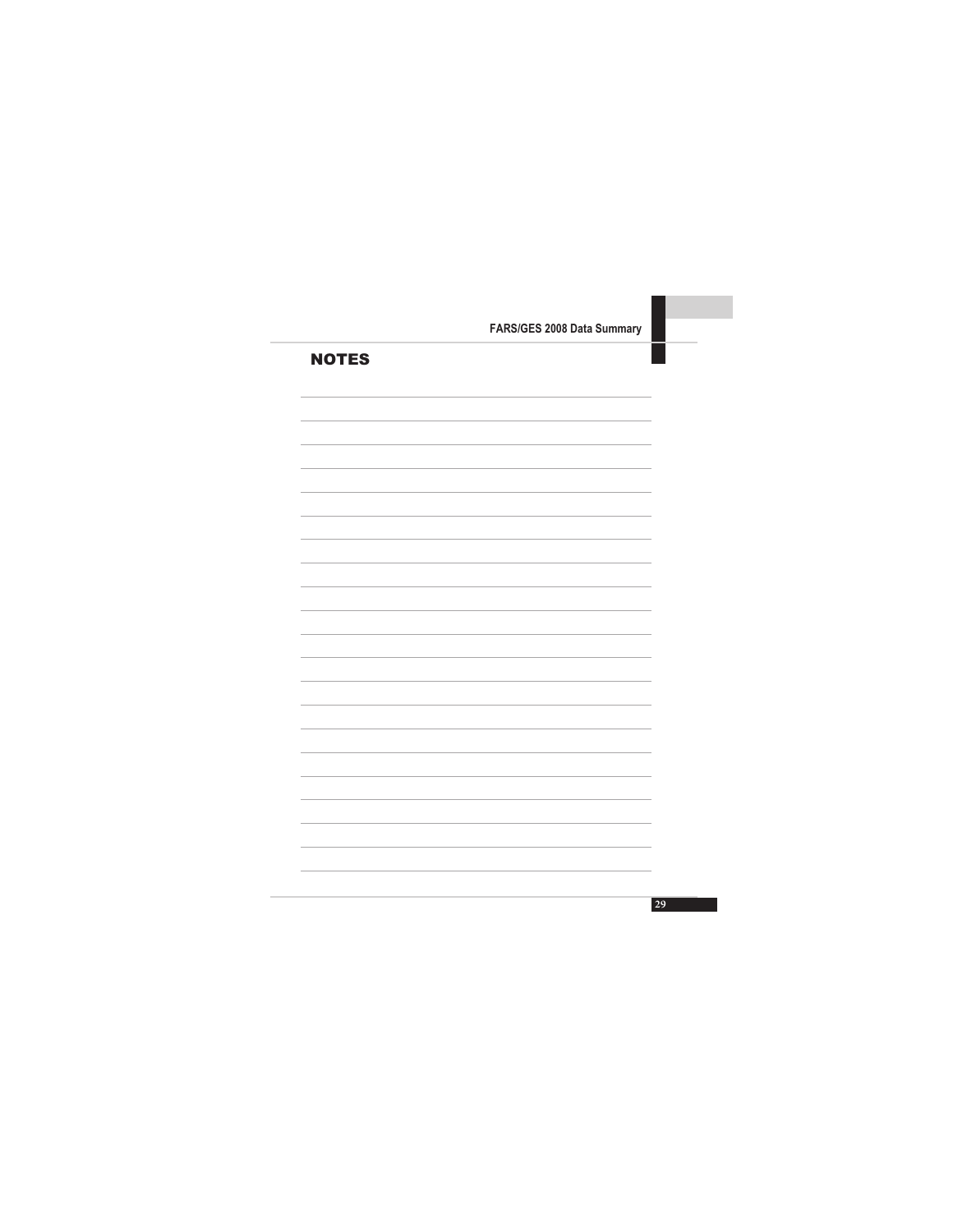| FARS/GES 2008 Data Summary |              |
|----------------------------|--------------|
|                            | <b>NOTES</b> |
|                            |              |
|                            |              |
|                            |              |
|                            |              |
|                            |              |
|                            |              |
|                            |              |
|                            |              |
|                            |              |
|                            |              |
|                            |              |
|                            |              |
|                            |              |
|                            |              |
|                            |              |
|                            |              |